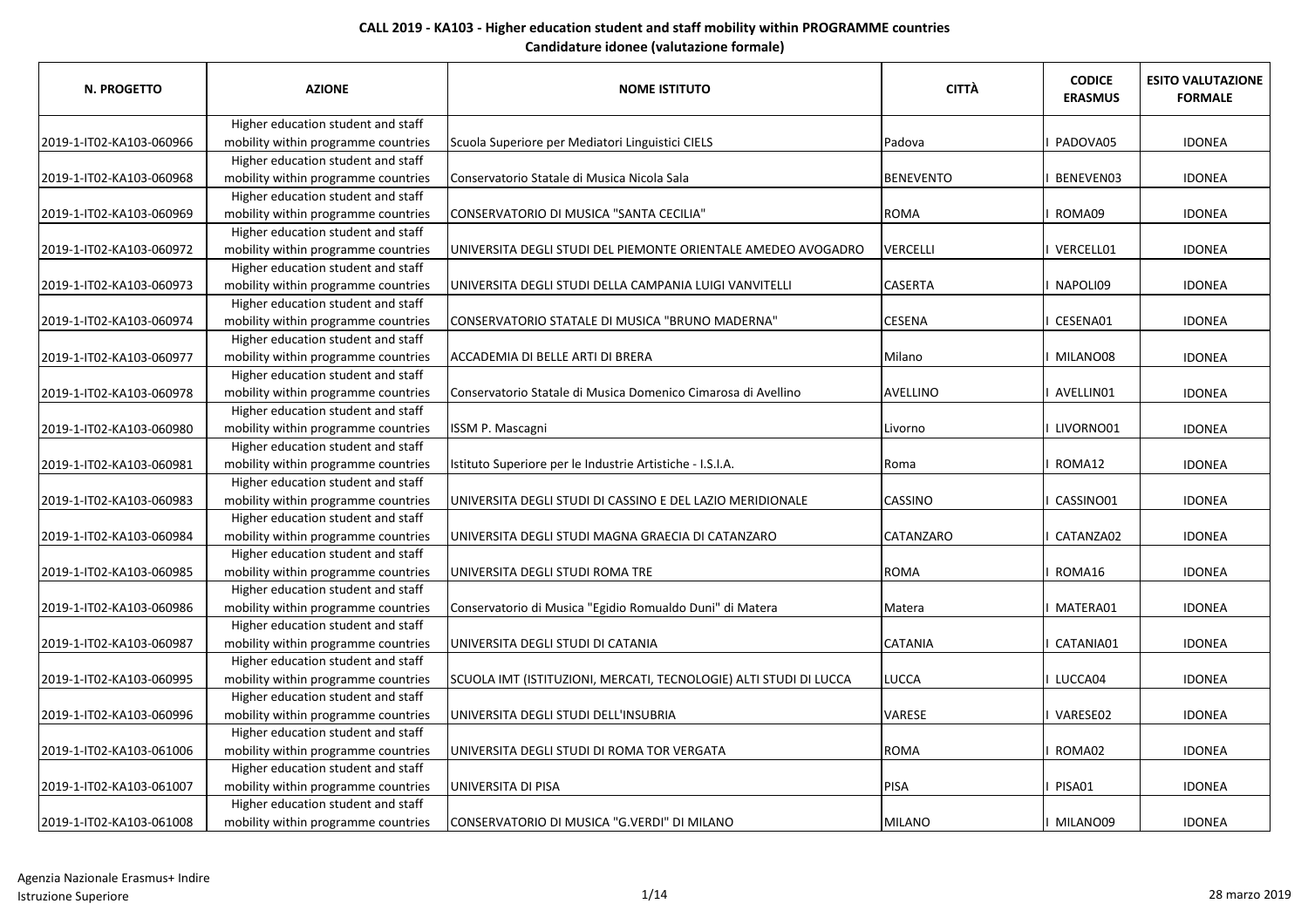| N. PROGETTO              | <b>AZIONE</b>                       | <b>NOME ISTITUTO</b>                                                    | <b>CITTÀ</b>        | <b>CODICE</b><br><b>ERASMUS</b> | <b>ESITO VALUTAZIONE</b><br><b>FORMALE</b> |
|--------------------------|-------------------------------------|-------------------------------------------------------------------------|---------------------|---------------------------------|--------------------------------------------|
|                          | Higher education student and staff  |                                                                         |                     |                                 |                                            |
| 2019-1-IT02-KA103-061009 | mobility within programme countries | Conservatorio di Musica di Perugia                                      | Perugia             | <b>PERUGIA03</b>                | <b>IDONEA</b>                              |
|                          | Higher education student and staff  |                                                                         |                     |                                 |                                            |
| 2019-1-IT02-KA103-061034 | mobility within programme countries | UNIVERSITA DEGLI STUDI DI SALERNO                                       | <b>FISCIANO SA</b>  | I SALERNO01                     | <b>IDONEA</b>                              |
|                          | Higher education student and staff  |                                                                         |                     |                                 |                                            |
| 2019-1-IT02-KA103-061035 | mobility within programme countries | ACCADEMIA DI BELLE ARTI - MACERATA                                      | <b>MACERATA</b>     | I MACERAT02                     | <b>IDONEA</b>                              |
|                          | Higher education student and staff  |                                                                         |                     |                                 |                                            |
| 2019-1-IT02-KA103-061037 | mobility within programme countries | JUNIVERSITA DEGLI STUDI DI TERAMO                                       | <b>TERAMO</b>       | I TERAMO01                      | <b>IDONEA</b>                              |
|                          | Higher education student and staff  | FONDAZIONE ISTITUTO TECNICO SUPERIORE PER TECNOLOGIE INNOVATIVE         |                     |                                 |                                            |
| 2019-1-IT02-KA103-061049 | mobility within programme countries | PER I BENI E LE ATTIVITÀ CULTURALI E TURISTICHE                         | <b>VICO EQUENSE</b> | I SALERNO03                     | <b>IDONEA</b>                              |
|                          | Higher education student and staff  |                                                                         |                     |                                 |                                            |
| 2019-1-IT02-KA103-061051 | mobility within programme countries | Conservatorio Statale di Musica "E. F. Dall'Abaco"                      | Verona              | I VERONA02                      | <b>IDONEA</b>                              |
|                          | Higher education student and staff  |                                                                         |                     |                                 |                                            |
| 2019-1-IT02-KA103-061053 | mobility within programme countries | Istituto Generale Istruzione Superiore S.R.L.                           | Cagliari            | QUARTUS01                       | <b>IDONEA</b>                              |
|                          | Higher education student and staff  |                                                                         |                     |                                 |                                            |
| 2019-1-IT02-KA103-061054 | mobility within programme countries | UNIVERSITA DEGLI STUDI DI MESSINA                                       | <b>MESSINA</b>      | I MESSINA01                     | <b>IDONEA</b>                              |
|                          | Higher education student and staff  |                                                                         |                     |                                 |                                            |
| 2019-1-IT02-KA103-061055 | mobility within programme countries | Siena Jazz - Accademia Nazionale del Jazz                               | Siena               | I SIENA05                       | <b>IDONEA</b>                              |
|                          | Higher education student and staff  |                                                                         |                     |                                 |                                            |
| 2019-1-IT02-KA103-061060 | mobility within programme countries | UNIVERSITA VITA-SALUTE SAN RAFFAELE                                     | MILANO              | I MILANO15                      | <b>IDONEA</b>                              |
|                          | Higher education student and staff  |                                                                         |                     |                                 |                                            |
| 2019-1-IT02-KA103-061062 | mobility within programme countries | Accademia di Belle Arti di Urbino                                       | Urbino              | I URBINO03                      | <b>IDONEA</b>                              |
|                          | Higher education student and staff  | Fondazione Biocampus Istituto Tecnico Superiore per le Nuove Tecnologie |                     |                                 |                                            |
| 2019-1-IT02-KA103-061063 | mobility within programme countries | per il Made in Italy                                                    | <b>LATINA</b>       | I LATINA04                      | <b>IDONEA</b>                              |
|                          | Higher education student and staff  |                                                                         |                     |                                 |                                            |
| 2019-1-IT02-KA103-061064 | mobility within programme countries | Istituto Superiore per le Industrie Artistiche                          | Florence            | I FIRENZE05                     | <b>IDONEA</b>                              |
|                          | Higher education student and staff  |                                                                         |                     |                                 |                                            |
| 2019-1-IT02-KA103-061065 | mobility within programme countries | JUNIVERSITA DEGLI STUDI DI ROMA FORO ITALICO                            | <b>ROMA</b>         | I ROMA05                        | <b>IDONEA</b>                              |
|                          | Higher education student and staff  |                                                                         |                     |                                 |                                            |
| 2019-1-IT02-KA103-061067 | mobility within programme countries | UNIVERSITA DEGLI STUDI DI MACERATA                                      | <b>MACERATA</b>     | I MACERAT01                     | <b>IDONEA</b>                              |
|                          | Higher education student and staff  |                                                                         |                     |                                 |                                            |
| 2019-1-IT02-KA103-061069 | mobility within programme countries | Accademia di Belle Arti di Napoli                                       | Napoli              | I NAPOLI06                      | <b>IDONEA</b>                              |
|                          | Higher education student and staff  | LUISS LIBERA UNIVERSITA INTERNAZIONALE DEGLI STUDI SOCIALI GUIDO        |                     |                                 |                                            |
| 2019-1-IT02-KA103-061070 | mobility within programme countries | <b>CARLI</b>                                                            | <b>ROMA</b>         | I ROMA03                        | <b>IDONEA</b>                              |
|                          | Higher education student and staff  |                                                                         |                     |                                 |                                            |
| 2019-1-IT02-KA103-061071 | mobility within programme countries | <b>SCUOLA NORMALE SUPERIORE</b>                                         | PISA                | I PISA02                        | <b>IDONEA</b>                              |
|                          | Higher education student and staff  |                                                                         |                     |                                 |                                            |
| 2019-1-IT02-KA103-061072 | mobility within programme countries | Conservatorio di Musica "Stanislao Giacomantonio"                       | <b>COSENZA</b>      | COSENZA03                       | <b>IDONEA</b>                              |
|                          | Higher education student and staff  |                                                                         |                     |                                 |                                            |
| 2019-1-IT02-KA103-061075 | mobility within programme countries | Facoltà valdese di teologia                                             | Roma                | I ROMA28                        | <b>IDONEA</b>                              |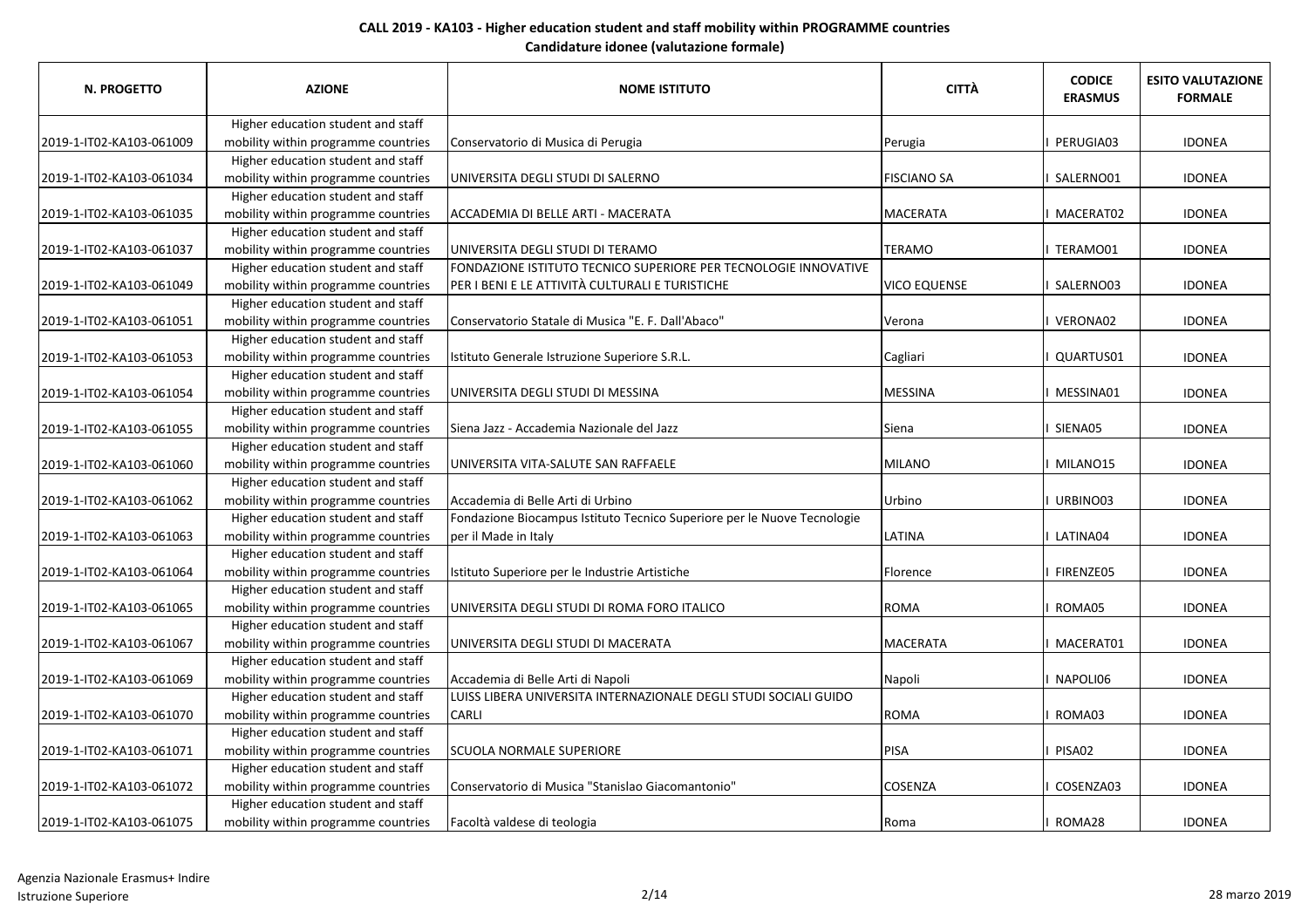| N. PROGETTO              | <b>AZIONE</b>                                                             | <b>NOME ISTITUTO</b>                                      | <b>CITTÀ</b>         | <b>CODICE</b><br><b>ERASMUS</b> | <b>ESITO VALUTAZIONE</b><br><b>FORMALE</b> |
|--------------------------|---------------------------------------------------------------------------|-----------------------------------------------------------|----------------------|---------------------------------|--------------------------------------------|
|                          | Higher education student and staff                                        |                                                           |                      |                                 |                                            |
| 2019-1-IT02-KA103-061079 | mobility within programme countries                                       | ISTITUTO TECNICO SUPERIORE DEL TURISMO E DELL'OSPITALITA  | <b>CERNOBBIO</b>     | CERNOB01                        | <b>IDONEA</b>                              |
|                          | Higher education student and staff                                        |                                                           |                      |                                 |                                            |
| 2019-1-IT02-KA103-061080 | mobility within programme countries                                       | UNIVERSITA POLITECNICA DELLE MARCHE                       | ANCONA               | ANCONA01                        | <b>IDONEA</b>                              |
|                          | Higher education student and staff                                        |                                                           |                      |                                 |                                            |
| 2019-1-IT02-KA103-061082 | mobility within programme countries                                       | UNIVERSITA DEGLI STUDI DI CAMERINO                        | <b>CAMERINO</b>      | CAMERIN01                       | <b>IDONEA</b>                              |
| 2019-1-IT02-KA103-061085 | Higher education student and staff<br>mobility within programme countries | UNIVERSITA CA' FOSCARI VENEZIA                            | <b>VENEZIA</b>       | VENEZIA01_CO<br><b>NSORTIA</b>  | <b>IDONEA</b>                              |
|                          | Higher education student and staff                                        |                                                           |                      |                                 |                                            |
| 2019-1-IT02-KA103-061088 | mobility within programme countries                                       | UNIVERSITA PER STRANIERI DI PERUGIA                       | PERUGIA              | PERUGIA06                       | <b>IDONEA</b>                              |
|                          | Higher education student and staff                                        |                                                           |                      |                                 |                                            |
| 2019-1-IT02-KA103-061089 | mobility within programme countries                                       | UNIVERSITA DEGLI STUDI DELL'AQUILA                        | L AQUILA             | L-AQUIL01                       | <b>IDONEA</b>                              |
|                          | Higher education student and staff                                        |                                                           |                      |                                 |                                            |
| 2019-1-IT02-KA103-061090 | mobility within programme countries                                       | UNIVERSITA PER STRANIERI DI SIENA                         | SIENA                | SIENA02                         | <b>IDONEA</b>                              |
|                          | Higher education student and staff                                        |                                                           |                      |                                 |                                            |
| 2019-1-IT02-KA103-061095 | mobility within programme countries                                       | UNIVERSITA CA' FOSCARI VENEZIA                            | VENEZIA              | I VENEZIA01                     | <b>IDONEA</b>                              |
|                          | Higher education student and staff                                        |                                                           |                      |                                 |                                            |
| 2019-1-IT02-KA103-061097 | mobility within programme countries                                       | Accademia di Belle Arti di Roma                           | ROMA                 | ROMA06                          | <b>IDONEA</b>                              |
|                          | Higher education student and staff                                        |                                                           |                      |                                 |                                            |
| 2019-1-IT02-KA103-061098 | mobility within programme countries                                       | <b>SSML VITTORIA</b>                                      | <b>TORINO</b>        | I TORINO12                      | <b>IDONEA</b>                              |
|                          | Higher education student and staff                                        |                                                           |                      |                                 |                                            |
| 2019-1-IT02-KA103-061099 | mobility within programme countries                                       | UNIVERSITA DEGLI STUDI DELLA TUSCIA                       | <b>VITERBO</b>       | VITERBO01                       | <b>IDONEA</b>                              |
|                          | Higher education student and staff                                        |                                                           |                      |                                 |                                            |
| 2019-1-IT02-KA103-061100 | mobility within programme countries                                       | UNIVERSITA DEGLI STUDI SUOR ORSOLA BENINCASA              | <b>NAPOLI</b>        | NAPOLI04                        | <b>IDONEA</b>                              |
|                          | Higher education student and staff                                        |                                                           |                      |                                 |                                            |
| 2019-1-IT02-KA103-061101 | mobility within programme countries                                       | Istituto Tecnico Superiore Efficienza Energetica-L'Aquila | L'Aquila             | L-AQUIL05                       | <b>IDONEA</b>                              |
|                          | Higher education student and staff                                        |                                                           |                      |                                 |                                            |
| 2019-1-IT02-KA103-061104 | mobility within programme countries                                       | Fondazione ITS Nuove Tecnologie per il made in Italy      | Udine                | UDINE03                         | <b>IDONEA</b>                              |
|                          | Higher education student and staff                                        |                                                           |                      |                                 |                                            |
| 2019-1-IT02-KA103-061105 | mobility within programme countries                                       | CONSERVATORIO DI MUSICA BENEDETTO MARCELLO DI VENEZIA     | <b>VENEZIA</b>       | I VENEZIA04                     | <b>IDONEA</b>                              |
|                          | Higher education student and staff                                        |                                                           |                      |                                 |                                            |
| 2019-1-IT02-KA103-061110 | mobility within programme countries                                       | CONSERVATORIO DI MUSICA "F.TORREFRANCA" VIBO VALENTIA     | <b>VIBO VALENTIA</b> | VIBO-VA01                       | <b>IDONEA</b>                              |
|                          | Higher education student and staff                                        |                                                           |                      |                                 |                                            |
| 2019-1-IT02-KA103-061114 | mobility within programme countries                                       | Fondazione ITS Roberto Rossellini                         | Roma                 | ROMA37                          | <b>IDONEA</b>                              |
|                          | Higher education student and staff                                        |                                                           |                      |                                 |                                            |
| 2019-1-IT02-KA103-061118 | mobility within programme countries                                       | UNIVERSITA DEGLI STUDI DI SCIENZE GASTRONOMICHE           | POLLENZO             | BRA01                           | <b>IDONEA</b>                              |
|                          | Higher education student and staff                                        |                                                           |                      |                                 |                                            |
| 2019-1-IT02-KA103-061121 | mobility within programme countries                                       | CONSERVATORIO STATALE DI MUSICA "UMBERTO GIORDANO"        | Foggia               | FOGGIA02                        | <b>IDONEA</b>                              |
|                          | Higher education student and staff                                        |                                                           |                      |                                 |                                            |
| 2019-1-IT02-KA103-061122 | mobility within programme countries                                       | Istitituto Superiore di Studi Musicali "L.Boccherini"     | Lucca                | LUCCA03                         | <b>IDONEA</b>                              |

Agenzia Nazionale Erasmus+ Indire Istruzione Superiore 3/14 28 marzo 2019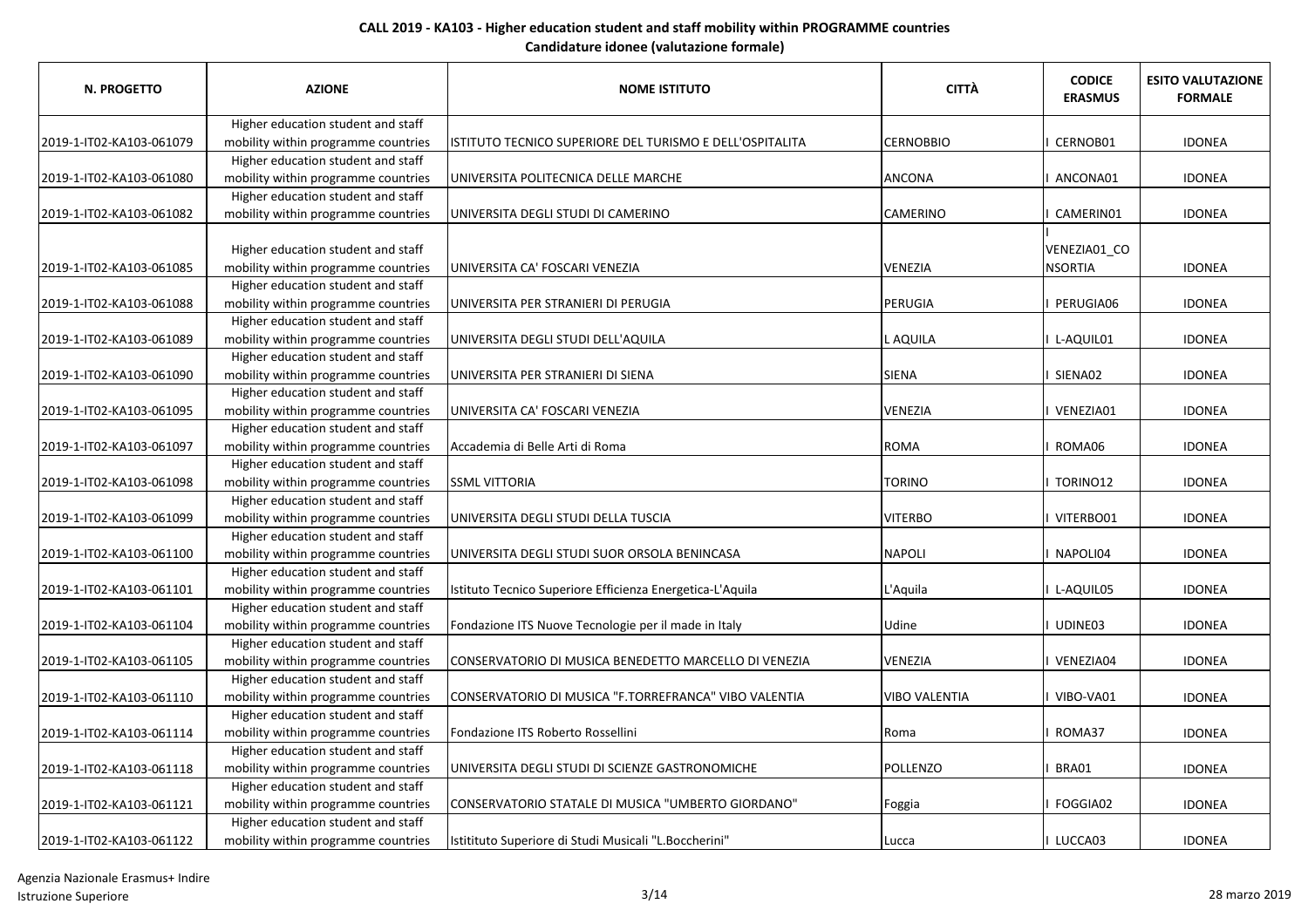| N. PROGETTO              | <b>AZIONE</b>                       | <b>NOME ISTITUTO</b>                                                         | <b>CITTÀ</b>   | <b>CODICE</b><br><b>ERASMUS</b> | <b>ESITO VALUTAZIONE</b><br><b>FORMALE</b> |
|--------------------------|-------------------------------------|------------------------------------------------------------------------------|----------------|---------------------------------|--------------------------------------------|
|                          | Higher education student and staff  | Fondazione Istituto Tecnico Superiore per le nuove tecnologie per il made in |                |                                 |                                            |
| 2019-1-IT02-KA103-061124 | mobility within programme countries | Italy - Jobsacademy                                                          | Bergamo        | BERGAMO05                       | <b>IDONEA</b>                              |
|                          | Higher education student and staff  |                                                                              |                |                                 |                                            |
| 2019-1-IT02-KA103-061126 | mobility within programme countries | Crs Laghi srl                                                                | Milano         | <b>CONSORTIA</b>                | <b>IDONEA</b>                              |
|                          | Higher education student and staff  | SCUOLA SUPERIORE DI STUDI UNIVERSITARI E DI PERFEZIONAMENTO                  |                |                                 |                                            |
| 2019-1-IT02-KA103-061127 | mobility within programme countries | SANT'ANNA                                                                    | PISA           | PISA03                          | <b>IDONEA</b>                              |
|                          | Higher education student and staff  |                                                                              |                |                                 |                                            |
| 2019-1-IT02-KA103-061128 | mobility within programme countries | ACCADEMIA DI BELLE ARTI DI FOGGIA                                            | <b>FOGGIA</b>  | I FOGGIA01                      | <b>IDONEA</b>                              |
|                          | Higher education student and staff  |                                                                              |                |                                 |                                            |
| 2019-1-IT02-KA103-061134 | mobility within programme countries | Conservatorio di Musica "A. Corelli" Messina                                 | Messina        | I MESSINA04                     | <b>IDONEA</b>                              |
|                          | Higher education student and staff  |                                                                              |                |                                 |                                            |
| 2019-1-IT02-KA103-061140 | mobility within programme countries | Conservatorio Statale di Musica C. Pollini -Padova                           | Padova         | I PADOVA02                      | <b>IDONEA</b>                              |
|                          | Higher education student and staff  |                                                                              |                |                                 |                                            |
| 2019-1-IT02-KA103-061142 | mobility within programme countries | UNIVERSITA DEGLI STUDI DI TRENTO                                             | <b>TRENTO</b>  | I TRENTO01                      | <b>IDONEA</b>                              |
|                          | Higher education student and staff  |                                                                              |                |                                 |                                            |
| 2019-1-IT02-KA103-061143 | mobility within programme countries | SSML di Mantova                                                              | Milano         | I MILANO22                      | <b>IDONEA</b>                              |
|                          | Higher education student and staff  |                                                                              |                |                                 |                                            |
| 2019-1-IT02-KA103-061145 | mobility within programme countries | Conservatorio di Musica di Lecce - Tito Schipa                               | Lecce          | I LECCE03                       | <b>IDONEA</b>                              |
|                          | Higher education student and staff  |                                                                              |                |                                 |                                            |
| 2019-1-IT02-KA103-061146 | mobility within programme countries | UNIVERSITA DEGLI STUDI DI PALERMO                                            | PALERMO        | I PALERMO01                     | <b>IDONEA</b>                              |
|                          | Higher education student and staff  |                                                                              |                |                                 |                                            |
| 2019-1-IT02-KA103-061147 | mobility within programme countries | Accademia di Belle Arti di Bari                                              | Bari           | BARI02                          | <b>IDONEA</b>                              |
|                          | Higher education student and staff  |                                                                              |                |                                 |                                            |
| 2019-1-IT02-KA103-061148 | mobility within programme countries | Conservatorio Statale di Musica Luisa D'Annunzio                             | Pescara        | PESCARA01                       | <b>IDONEA</b>                              |
|                          | Higher education student and staff  |                                                                              |                |                                 |                                            |
| 2019-1-IT02-KA103-061150 | mobility within programme countries | Conservatorio di Musica "Alfredo Casella"                                    | L'Aquila       | I L-AQUIL04                     | <b>IDONEA</b>                              |
|                          | Higher education student and staff  | ISTITUTO MUSICALE "GAETANO DONIZETTI" (ISTITUTO SUPERIORE DI STUDI           |                |                                 |                                            |
| 2019-1-IT02-KA103-061151 | mobility within programme countries | MUSICALI) - BERGAMO                                                          | Bergamo        | BERGAMO03                       | <b>IDONEA</b>                              |
|                          | Higher education student and staff  |                                                                              |                |                                 |                                            |
| 2019-1-IT02-KA103-061152 | mobility within programme countries | UNIVERSITA DEGLI STUDI DI FOGGIA                                             | <b>FOGGIA</b>  | I FOGGIA03                      | <b>IDONEA</b>                              |
|                          | Higher education student and staff  |                                                                              |                |                                 |                                            |
| 2019-1-IT02-KA103-061153 | mobility within programme countries | UNIVERSITA CAMPUS BIO MEDICO DI ROMA                                         | <b>ROMA</b>    | I ROMA14                        | <b>IDONEA</b>                              |
|                          | Higher education student and staff  |                                                                              |                |                                 |                                            |
| 2019-1-IT02-KA103-061157 | mobility within programme countries | Istituto Superiore di Studi Musicali O.Vecchi - A.Tonelli di Modena          | Modena         | I MODENA05                      | <b>IDONEA</b>                              |
|                          | Higher education student and staff  |                                                                              |                |                                 |                                            |
| 2019-1-IT02-KA103-061160 | mobility within programme countries | Educazione all'Europa                                                        | Ravenna        | <b>CONSORTIA</b>                | <b>IDONEA</b>                              |
|                          | Higher education student and staff  |                                                                              |                |                                 |                                            |
| 2019-1-IT02-KA103-061161 | mobility within programme countries | Accademia Abadir (ente gestore R.AR.A. SRL)                                  | <b>CATANIA</b> | CATANIA08                       | <b>IDONEA</b>                              |
|                          | Higher education student and staff  |                                                                              |                |                                 |                                            |
| 2019-1-IT02-KA103-061162 | mobility within programme countries | Scuola Superiore per Mediatori Linguistici Carolina Albasio                  | Castellanza    | CASTELL02                       | <b>IDONEA</b>                              |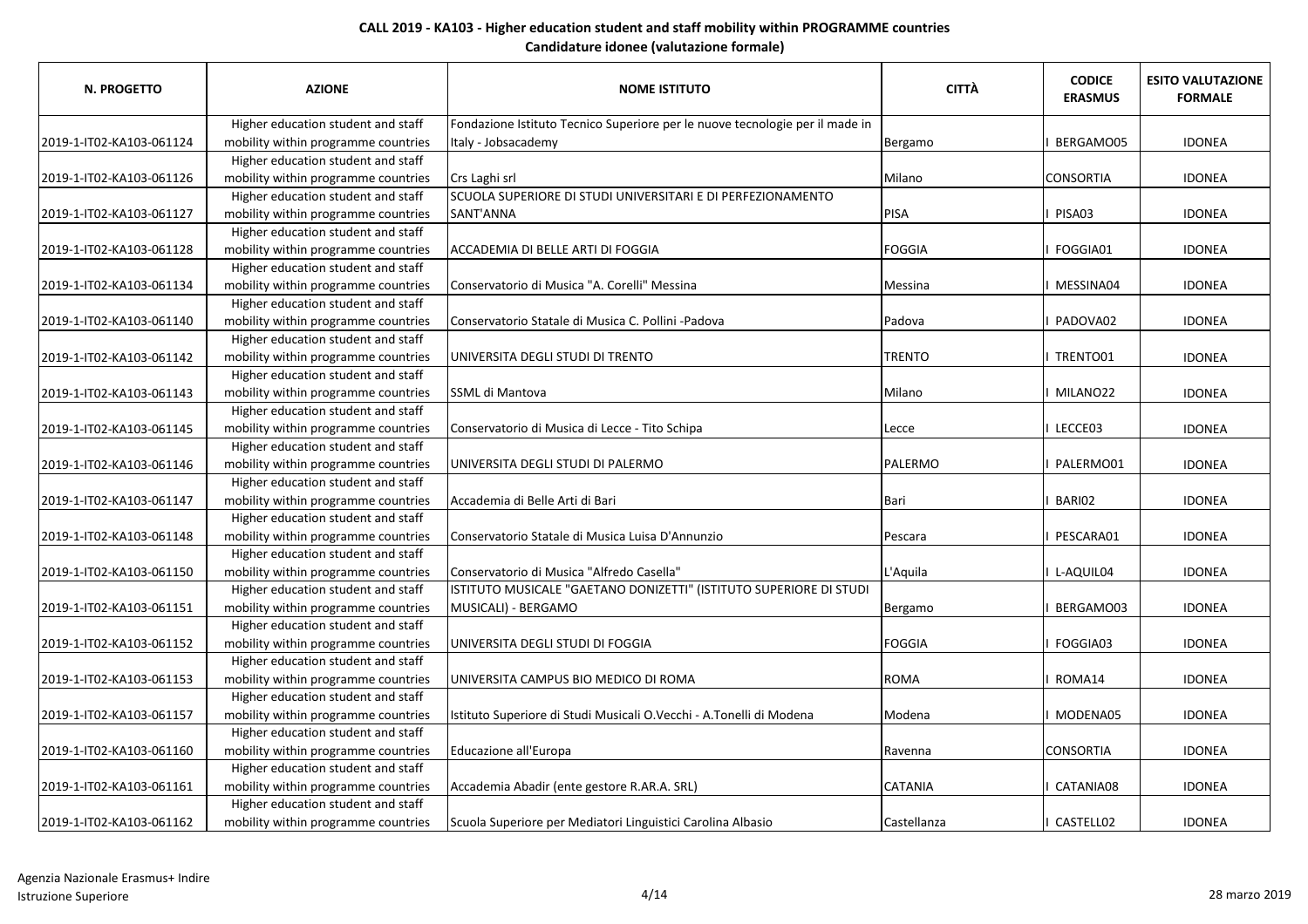| <b>N. PROGETTO</b>       | <b>AZIONE</b>                                                             | <b>NOME ISTITUTO</b>                                                | <b>CITTÀ</b>               | <b>CODICE</b><br><b>ERASMUS</b> | <b>ESITO VALUTAZIONE</b><br><b>FORMALE</b> |
|--------------------------|---------------------------------------------------------------------------|---------------------------------------------------------------------|----------------------------|---------------------------------|--------------------------------------------|
|                          | Higher education student and staff                                        |                                                                     |                            |                                 |                                            |
| 2019-1-IT02-KA103-061163 | mobility within programme countries                                       | CONSERVATORIO STATALE DI MUSICA "JACOPO TOMADINI"                   | <b>UDINE</b>               | UDINE02                         | <b>IDONEA</b>                              |
|                          | Higher education student and staff                                        |                                                                     |                            |                                 |                                            |
| 2019-1-IT02-KA103-061165 | mobility within programme countries                                       | UNIVERSITA DEGLI STUDI GABRIELE D'ANNUNZIO DI CHIETI-PESCARA        | <b>CHIETI</b>              | CHIETI01                        | <b>IDONEA</b>                              |
|                          | Higher education student and staff                                        |                                                                     |                            |                                 |                                            |
| 2019-1-IT02-KA103-061166 | mobility within programme countries                                       | UNIVERSITA DEGLI STUDI DI NAPOLI PARTHENOPE                         | <b>NAPOLI</b>              | NAPOLI03                        | <b>IDONEA</b>                              |
| 2019-1-IT02-KA103-061171 | Higher education student and staff<br>mobility within programme countries | UNIVERSITA DEGLI STUDI DI PADOVA                                    | <b>PADOVA</b>              | PADOVA01_CO<br><b>NSORTIA</b>   | <b>IDONEA</b>                              |
|                          | Higher education student and staff                                        |                                                                     |                            |                                 |                                            |
| 2019-1-IT02-KA103-061172 | mobility within programme countries                                       | Istituto Musicale Pareggiato della Valle d'Aosta                    | Aosta                      | AOSTA03                         | <b>IDONEA</b>                              |
|                          | Higher education student and staff                                        |                                                                     |                            |                                 |                                            |
| 2019-1-IT02-KA103-061173 | mobility within programme countries                                       | IED Istituto Europeo di Design S.p.A.                               | Milano                     | MILANO18                        | <b>IDONEA</b>                              |
|                          | Higher education student and staff                                        |                                                                     |                            |                                 |                                            |
| 2019-1-IT02-KA103-061174 | mobility within programme countries                                       | Fondazione Accademia di Belle Arti di Verona                        | Verona                     | VERONA03                        | <b>IDONEA</b>                              |
|                          | Higher education student and staff                                        |                                                                     |                            |                                 |                                            |
| 2019-1-IT02-KA103-061175 | mobility within programme countries                                       | ACCADEMIA DI BELLE ARTI DI BOLOGNA                                  | <b>BOOGNA</b>              | BOLOGNA03                       | <b>IDONEA</b>                              |
|                          | Higher education student and staff                                        |                                                                     |                            |                                 |                                            |
| 2019-1-IT02-KA103-061178 | mobility within programme countries                                       | ISTITUTO SUPERIORE DI STUDI MUSICALI "FRANCO VITTADINI"             | <b>PAVIA</b>               | PAVIA02                         | <b>IDONEA</b>                              |
|                          | Higher education student and staff                                        |                                                                     |                            |                                 |                                            |
| 2019-1-IT02-KA103-061179 | mobility within programme countries                                       | UNIVERSITA DEGLI STUDI GUGLIELMO MARCONI - TELEMATICA               | <b>ROMA</b>                | ROMA21                          | <b>IDONEA</b>                              |
|                          | Higher education student and staff                                        |                                                                     |                            |                                 |                                            |
| 2019-1-IT02-KA103-061181 | mobility within programme countries                                       | LIBERA UNIVERSITA MARIA SS. ASSUNTA DI ROMA                         | <b>ROMA</b>                | ROMA04                          | <b>IDONEA</b>                              |
|                          | Higher education student and staff                                        |                                                                     |                            |                                 |                                            |
| 2019-1-IT02-KA103-061185 | mobility within programme countries                                       | Conservatorio di Musica di Stato "Antonio Scontrino" - Trapani      | Trapani                    | TRAPANI02                       | <b>IDONEA</b>                              |
|                          | Higher education student and staff                                        |                                                                     |                            |                                 |                                            |
| 2019-1-IT02-KA103-061190 | mobility within programme countries                                       | Istituto Superiore di Studi Musicali "V. Bellini " di Caltanissetta | <b>CALTANISSETTA</b>       | CALTANI01                       | <b>IDONEA</b>                              |
|                          | Higher education student and staff                                        |                                                                     |                            |                                 |                                            |
| 2019-1-IT02-KA103-061195 | mobility within programme countries                                       | <b>LINK CAMPUS UNIVERSITY</b>                                       | <b>ROMA</b>                | I ROMA26                        | <b>IDONEA</b>                              |
|                          | Higher education student and staff<br>mobility within programme countries |                                                                     |                            | COSENZA01_CO<br><b>NSORTIA</b>  | <b>IDONEA</b>                              |
| 2019-1-IT02-KA103-061201 | Higher education student and staff                                        | UNIVERSITA DELLA CALABRIA                                           | <b>ARCAVACATA DI RENDE</b> |                                 |                                            |
| 2019-1-IT02-KA103-061202 | mobility within programme countries                                       | UNIVERSITA DEGLI STUDI DI NAPOLI FEDERICO II                        | <b>NAPOLI</b>              | NAPOLI01                        | <b>IDONEA</b>                              |
|                          | Higher education student and staff                                        |                                                                     |                            |                                 |                                            |
| 2019-1-IT02-KA103-061203 | mobility within programme countries                                       | UNIVERSITA DELLA CALABRIA                                           | <b>ARCAVACATA DI RENDE</b> | COSENZA01                       | <b>IDONEA</b>                              |
|                          |                                                                           |                                                                     |                            |                                 |                                            |
| 2019-1-IT02-KA103-061204 | Higher education student and staff<br>mobility within programme countries | UNIVERSITA IUAV DI VENEZIA                                          | <b>VENEZIA</b>             | VENEZIA02_CO<br><b>NSORTIA</b>  | <b>IDONEA</b>                              |
|                          | Higher education student and staff                                        |                                                                     |                            |                                 |                                            |
| 2019-1-IT02-KA103-061205 | mobility within programme countries                                       | UNIVERSITA DEGLI STUDI DELLA BASILICATA                             | POTENZA                    | POTENZA01                       | <b>IDONEA</b>                              |

Agenzia Nazionale Erasmus+ Indire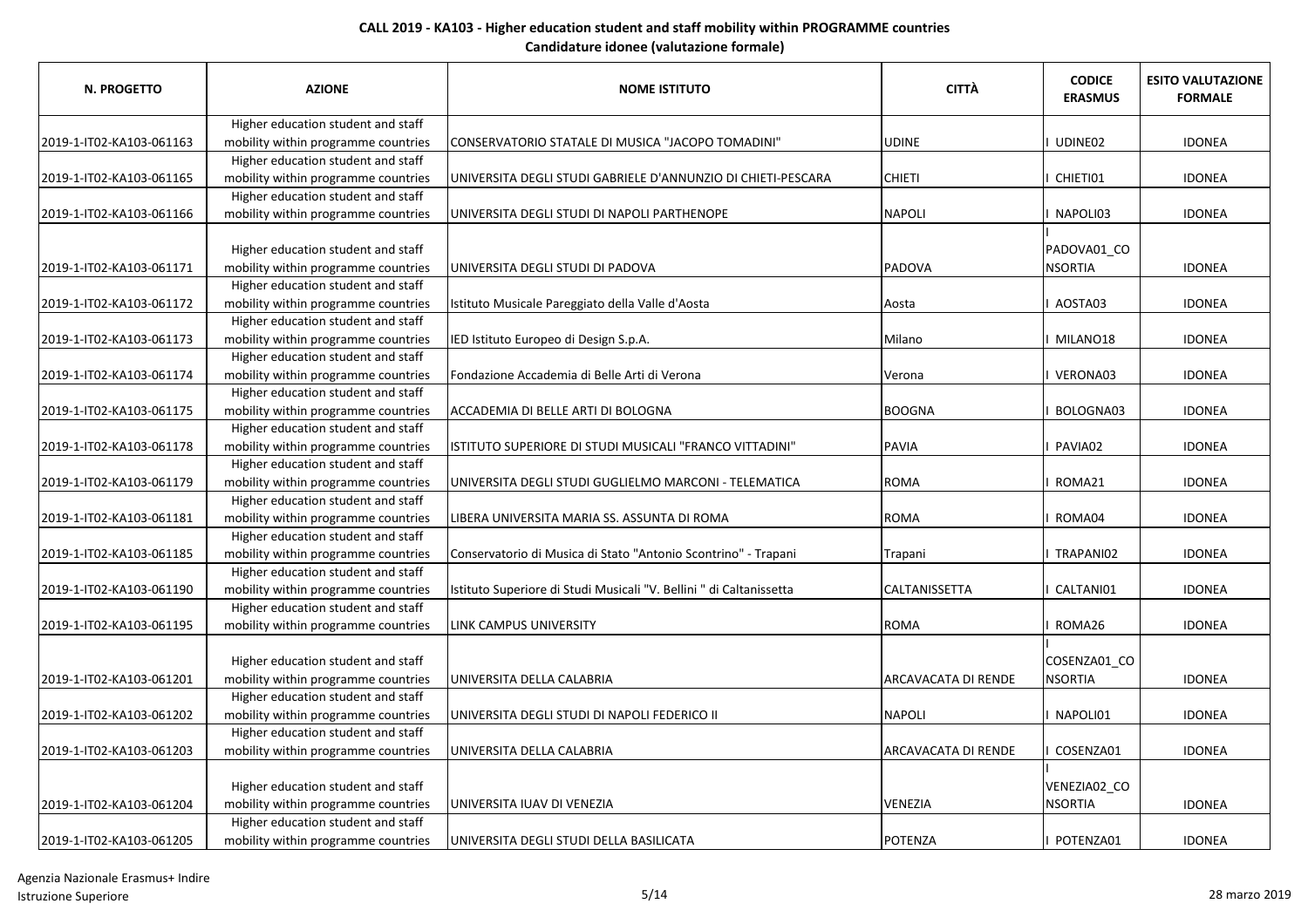| N. PROGETTO              | <b>AZIONE</b>                       | <b>NOME ISTITUTO</b>                                                         | <b>CITTÀ</b>               | <b>CODICE</b><br><b>ERASMUS</b> | <b>ESITO VALUTAZIONE</b><br><b>FORMALE</b> |
|--------------------------|-------------------------------------|------------------------------------------------------------------------------|----------------------------|---------------------------------|--------------------------------------------|
|                          | Higher education student and staff  |                                                                              |                            |                                 |                                            |
| 2019-1-IT02-KA103-061206 | mobility within programme countries | Mediazione Linguista Perugia Srl                                             | Perugia                    | <b>PERUGIA05</b>                | <b>IDONEA</b>                              |
|                          | Higher education student and staff  |                                                                              |                            |                                 |                                            |
| 2019-1-IT02-KA103-061208 | mobility within programme countries | UNIVERSITA DEGLI STUDI DI TRIESTE                                            | <b>TRIESTE</b>             | I TRIESTE01                     | <b>IDONEA</b>                              |
|                          | Higher education student and staff  |                                                                              |                            |                                 |                                            |
| 2019-1-IT02-KA103-061209 | mobility within programme countries | UNIVERSITA DEGLI STUDI DI CAGLIARI                                           | <b>CAGLIARI</b>            | CAGLIAR01                       | <b>IDONEA</b>                              |
|                          | Higher education student and staff  |                                                                              |                            |                                 |                                            |
| 2019-1-IT02-KA103-061210 | mobility within programme countries | FONDAZIONE ISTITUTO TECNICO PER L'EFFICIENZA ENERGETICA                      | savona                     | GENOVA05                        | <b>IDONEA</b>                              |
|                          | Higher education student and staff  |                                                                              |                            |                                 |                                            |
| 2019-1-IT02-KA103-061211 | mobility within programme countries | Saint Louis Music Center Srl                                                 | Rome                       | I ROMA30                        | <b>IDONEA</b>                              |
|                          | Higher education student and staff  | Istituto Tecnico Superiore per le Tecnologie Innovative i Beni e le Attività |                            |                                 |                                            |
| 2019-1-IT02-KA103-061212 | mobility within programme countries | Culturali-Turismo                                                            | Roma                       | ROMA33                          | <b>IDONEA</b>                              |
|                          | Higher education student and staff  |                                                                              |                            |                                 |                                            |
| 2019-1-IT02-KA103-061244 | mobility within programme countries | UNIVERSITA DEGLI STUDI DEL MOLISE                                            | <b>CAMPOBASSO</b>          | CAMPOBA01                       | <b>IDONEA</b>                              |
|                          | Higher education student and staff  |                                                                              |                            |                                 |                                            |
| 2019-1-IT02-KA103-061250 | mobility within programme countries | UNIVERSITA DEGLI STUDI DI TORINO                                             | <b>TORINO</b>              | I TORINO01                      | <b>IDONEA</b>                              |
|                          | Higher education student and staff  |                                                                              |                            |                                 |                                            |
| 2019-1-IT02-KA103-061251 | mobility within programme countries | Istituto Superiore per le Industrie Artistiche-ISIA di Pescara               | Pescara                    | I PESCARA03                     | <b>IDONEA</b>                              |
|                          | Higher education student and staff  |                                                                              |                            |                                 |                                            |
| 2019-1-IT02-KA103-061252 | mobility within programme countries | Accademia Di Belle Arti Di Ravenna                                           | Ravenna                    | RAVENNA01                       | <b>IDONEA</b>                              |
|                          | Higher education student and staff  |                                                                              |                            |                                 |                                            |
| 2019-1-IT02-KA103-061253 | mobility within programme countries | Istituto Superiore Di Studi Musicali "Giuseppe Verdi"                        | Ravenna                    | RAVENNA02                       | <b>IDONEA</b>                              |
|                          | Higher education student and staff  |                                                                              |                            |                                 |                                            |
| 2019-1-IT02-KA103-061260 | mobility within programme countries | CONSERVATORIO STATALE DI MUSICA A.STEFFANI                                   | <b>CASTELFRANCO VENETO</b> | I CASTELF01                     | <b>IDONEA</b>                              |
|                          | Higher education student and staff  |                                                                              |                            |                                 |                                            |
| 2019-1-IT02-KA103-061262 | mobility within programme countries | Università per Stranieri "Dante Alighieri"                                   | REGGIO CALABRIA            | I REGGIO06                      | <b>IDONEA</b>                              |
|                          | Higher education student and staff  |                                                                              |                            |                                 |                                            |
| 2019-1-IT02-KA103-061263 | mobility within programme countries | <b>Associazione ARCES</b>                                                    | PALERMO                    | <b>CONSORTIA</b>                | <b>IDONEA</b>                              |
|                          | Higher education student and staff  |                                                                              |                            |                                 |                                            |
| 2019-1-IT02-KA103-061269 | mobility within programme countries | CONSERVATORIO STATALE DI MUSICA V. BELLINI PALERMO                           | Palermo                    | I PALERMO04                     | <b>IDONEA</b>                              |
|                          | Higher education student and staff  |                                                                              |                            |                                 |                                            |
| 2019-1-IT02-KA103-061270 | mobility within programme countries | Istituto Superiore di Studi Musicali "Toscanini"                             | Ribera (AG)                | I AGRIGEN02                     | <b>IDONEA</b>                              |
|                          | Higher education student and staff  |                                                                              |                            |                                 |                                            |
| 2019-1-IT02-KA103-061291 | mobility within programme countries | Conservatorio statale di musica Giacomo Puccini                              | la Spezia                  | I LA-SPEZ01                     | <b>IDONEA</b>                              |
|                          | Higher education student and staff  |                                                                              |                            |                                 |                                            |
| 2019-1-IT02-KA103-061292 | mobility within programme countries | Conservatorio di musica "Gesualdo da Venosa"                                 | Potenza                    | I POTENZA03                     | <b>IDONEA</b>                              |
|                          | Higher education student and staff  |                                                                              |                            |                                 |                                            |
| 2019-1-IT02-KA103-061300 | mobility within programme countries | Accademia di Belle Arti di Catanzaro                                         | Catanzaro                  | CATANZA03                       | <b>IDONEA</b>                              |
|                          | Higher education student and staff  |                                                                              |                            |                                 |                                            |
| 2019-1-IT02-KA103-061302 | mobility within programme countries | Accademia Nazionale d'Arte Drammatica "Silvio d'Amico"                       | Roma                       | I ROMA29                        | <b>IDONEA</b>                              |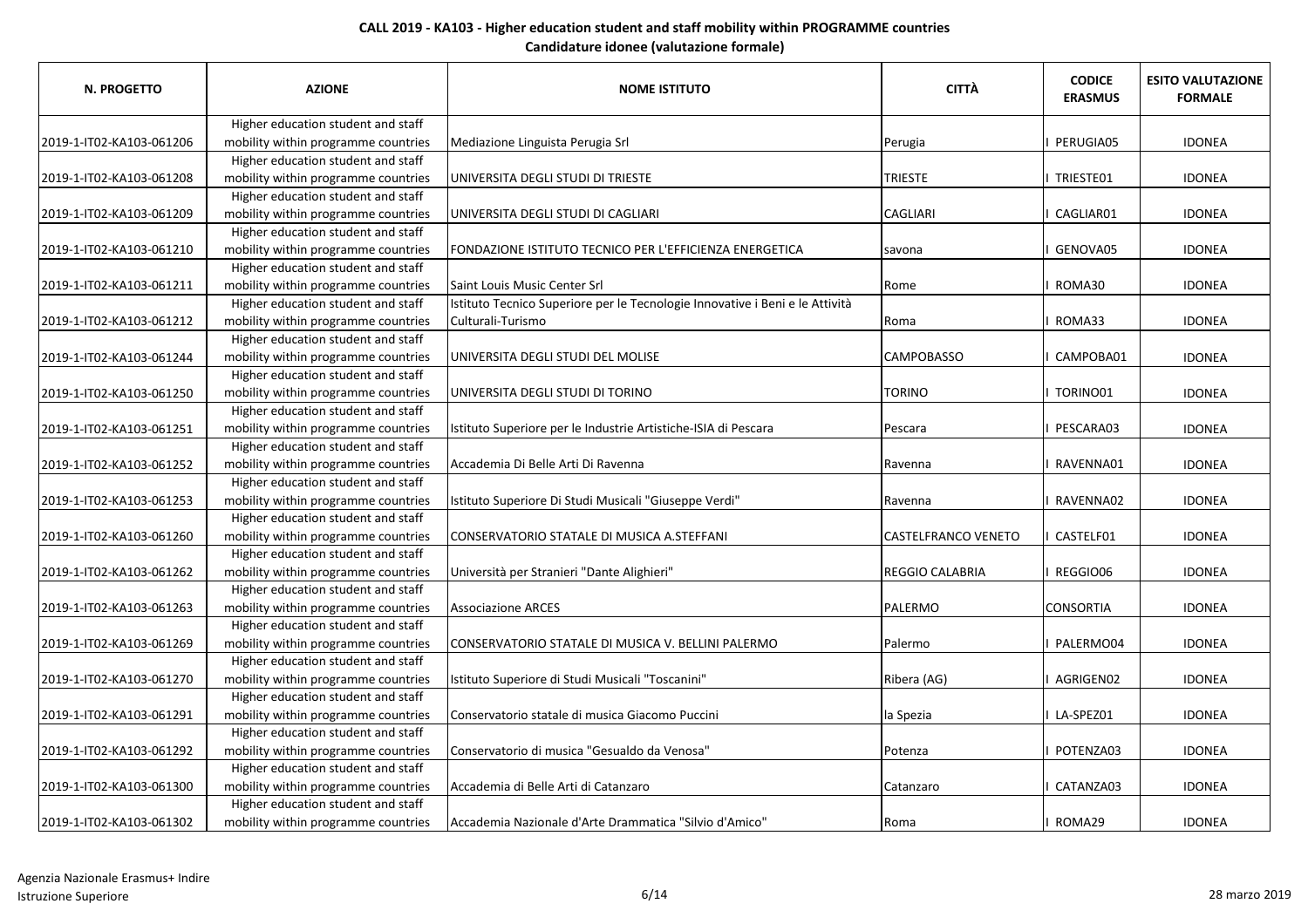| <b>N. PROGETTO</b>       | <b>AZIONE</b>                       | <b>NOME ISTITUTO</b>                                                   | <b>CITTÀ</b>           | <b>CODICE</b><br><b>ERASMUS</b> | <b>ESITO VALUTAZIONE</b><br><b>FORMALE</b> |
|--------------------------|-------------------------------------|------------------------------------------------------------------------|------------------------|---------------------------------|--------------------------------------------|
|                          |                                     |                                                                        |                        |                                 |                                            |
|                          | Higher education student and staff  | SCUOLA SUPERIORE DI STUDI UNIVERSITARI E DI PERFEZIONAMENTO            |                        | PISA03_CONSO                    |                                            |
| 2019-1-IT02-KA103-061303 | mobility within programme countries | SANT'ANNA                                                              | PISA                   | <b>RTIA</b>                     | <b>IDONEA</b>                              |
|                          |                                     |                                                                        |                        |                                 |                                            |
|                          | Higher education student and staff  |                                                                        |                        | FOGGIA03_CON                    |                                            |
| 2019-1-IT02-KA103-061306 | mobility within programme countries | UNIVERSITA DEGLI STUDI DI FOGGIA                                       | <b>FOGGIA</b>          | <b>SORTIA</b>                   | <b>IDONEA</b>                              |
|                          | Higher education student and staff  |                                                                        |                        |                                 |                                            |
| 2019-1-IT02-KA103-061308 | mobility within programme countries | <b>IUM Academy School</b>                                              | Napoli                 | NAPOLI10                        | <b>IDONEA</b>                              |
|                          | Higher education student and staff  |                                                                        |                        |                                 |                                            |
| 2019-1-IT02-KA103-061313 | mobility within programme countries | UNIVERSITA DEGLI STUDI DI UDINE                                        | <b>UDINE</b>           | UDINE01                         | <b>IDONEA</b>                              |
|                          |                                     |                                                                        |                        |                                 |                                            |
|                          | Higher education student and staff  |                                                                        |                        | UDINE01_CONS                    |                                            |
| 2019-1-IT02-KA103-061317 | mobility within programme countries | UNIVERSITA DEGLI STUDI DI UDINE                                        | <b>UDINE</b>           | <b>ORTIA</b>                    | <b>IDONEA</b>                              |
|                          | Higher education student and staff  |                                                                        |                        |                                 |                                            |
| 2019-1-IT02-KA103-061318 | mobility within programme countries | UNIVERSITA DEGLI STUDI DI GENOVA                                       | <b>GENOVA</b>          | GENOVA01                        | <b>IDONEA</b>                              |
|                          | Higher education student and staff  |                                                                        |                        |                                 |                                            |
| 2019-1-IT02-KA103-061319 | mobility within programme countries | UNIVERSITA DEGLI STUDI MEDITERRANEA DI REGGIO CALABRIA                 | <b>REGGIO CALABRIA</b> | REGGIO01                        | <b>IDONEA</b>                              |
|                          | Higher education student and staff  |                                                                        |                        |                                 |                                            |
| 2019-1-IT02-KA103-061320 | mobility within programme countries | Accademia di Belle Arti di Palermo                                     | Palermo                | PALERMO03                       | <b>IDONEA</b>                              |
|                          | Higher education student and staff  |                                                                        |                        |                                 |                                            |
| 2019-1-IT02-KA103-061325 | mobility within programme countries | EUROPEAN UNIVERSITY INSTITUTE                                          | <b>FIESOLE</b>         | I FIESOLE01                     | <b>IDONEA</b>                              |
|                          | Higher education student and staff  |                                                                        |                        |                                 |                                            |
| 2019-1-IT02-KA103-061329 | mobility within programme countries | CONSERVATORIO DI MUSICA ARRIGO BOITO                                   | PARMA                  | PARMA02                         | <b>IDONEA</b>                              |
|                          | Higher education student and staff  |                                                                        |                        |                                 |                                            |
| 2019-1-IT02-KA103-061330 | mobility within programme countries | Accademia della Moda                                                   | <b>Naples</b>          | I NAPOLI13                      | <b>IDONEA</b>                              |
|                          |                                     |                                                                        |                        |                                 |                                            |
|                          | Higher education student and staff  | Fondazione ITS Istituto Tecnico Superiore Area Nuove Tecnologie per il |                        |                                 |                                            |
| 2019-1-IT02-KA103-061332 | mobility within programme countries | Made in Italy Sistema Alimentare Settore Produzioni Agroalimentari     | Locorotondo            | BARI06                          | <b>IDONEA</b>                              |
|                          | Higher education student and staff  |                                                                        |                        |                                 |                                            |
| 2019-1-IT02-KA103-061333 | mobility within programme countries | POLITECNICO DI TORINO                                                  | <b>TORINO</b>          | I TORINO02                      | <b>IDONEA</b>                              |
|                          | Higher education student and staff  |                                                                        |                        |                                 |                                            |
| 2019-1-IT02-KA103-061335 | mobility within programme countries | Conservatorio di Musica "A. Vivaldi"                                   | Alessandria            | I ALESSAN01                     | <b>IDONEA</b>                              |
|                          | Higher education student and staff  |                                                                        |                        |                                 |                                            |
| 2019-1-IT02-KA103-061337 | mobility within programme countries | UNIVERSITA COMMERCIALE LUIGI BOCCONI                                   | MILANO                 | I MILANO04                      | <b>IDONEA</b>                              |
|                          | Higher education student and staff  |                                                                        |                        |                                 |                                            |
| 2019-1-IT02-KA103-061338 | mobility within programme countries | <b>HUMANITAS UNIVERSITY</b>                                            | PIEVE EMANUELE         | I MILANO21                      | <b>IDONEA</b>                              |
|                          | Higher education student and staff  |                                                                        |                        |                                 |                                            |
| 2019-1-IT02-KA103-061339 | mobility within programme countries | JUNIVERSITA DEGLI STUDI DI PERUGIA                                     | PERUGIA                | PERUGIA01                       | <b>IDONEA</b>                              |
|                          | Higher education student and staff  |                                                                        |                        |                                 |                                            |
| 2019-1-IT02-KA103-061340 | mobility within programme countries | donneperroma                                                           | Rome                   | <b>CONSORTIA</b>                | <b>IDONEA</b>                              |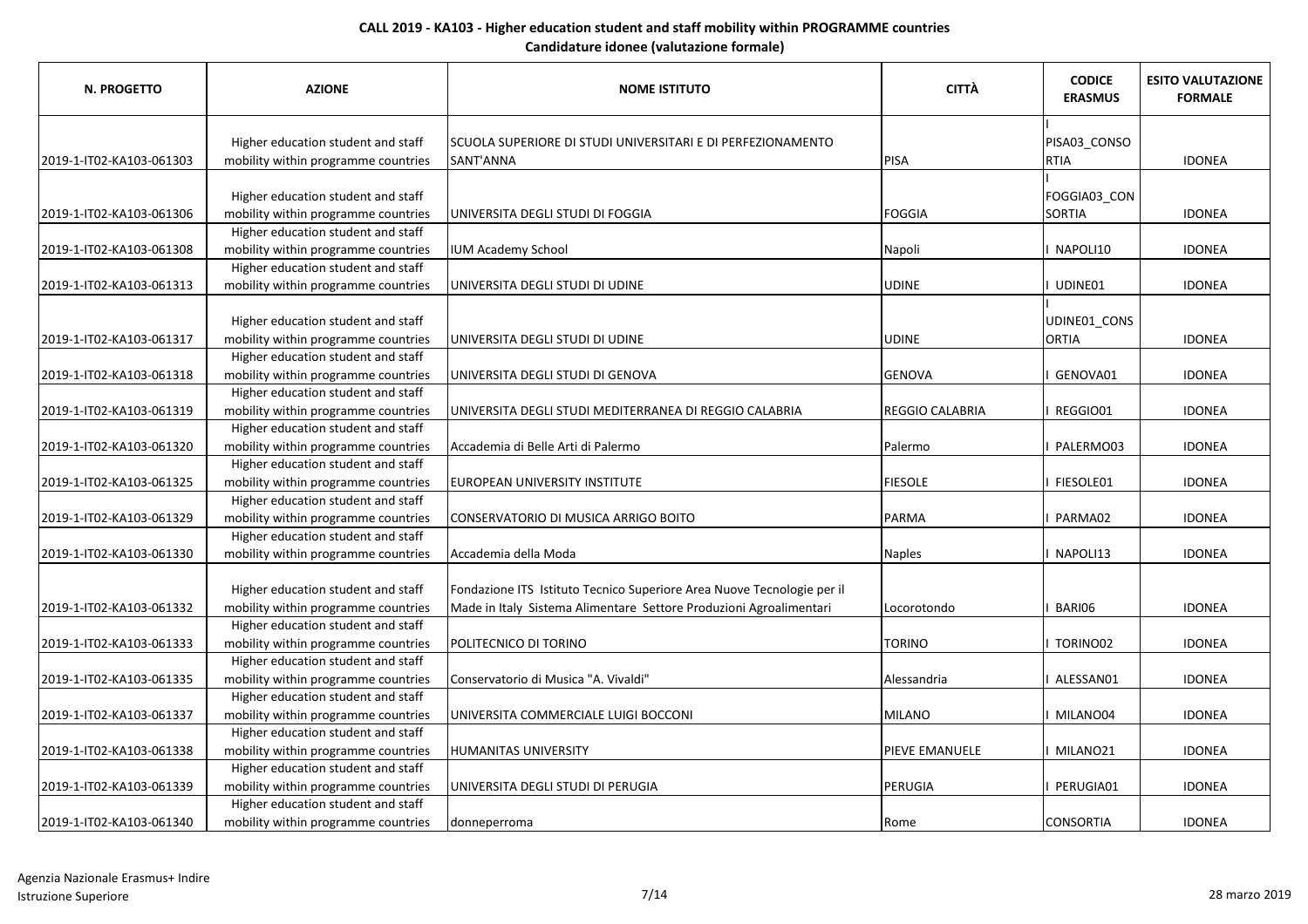| N. PROGETTO              | <b>AZIONE</b>                       | <b>NOME ISTITUTO</b>                                             | <b>CITTÀ</b>           | <b>CODICE</b><br><b>ERASMUS</b> | <b>ESITO VALUTAZIONE</b><br><b>FORMALE</b> |
|--------------------------|-------------------------------------|------------------------------------------------------------------|------------------------|---------------------------------|--------------------------------------------|
|                          | Higher education student and staff  |                                                                  |                        |                                 |                                            |
| 2019-1-IT02-KA103-061341 | mobility within programme countries | <b>SSML Gregorio VII</b>                                         | Rome                   | ROMA18                          | <b>IDONEA</b>                              |
|                          | Higher education student and staff  |                                                                  |                        |                                 |                                            |
| 2019-1-IT02-KA103-061342 | mobility within programme countries | <b>International Campus Srl</b>                                  | <b>ROMA</b>            | I ROMA32                        | <b>IDONEA</b>                              |
|                          | Higher education student and staff  |                                                                  |                        |                                 |                                            |
| 2019-1-IT02-KA103-061345 | mobility within programme countries | Fondazione Istituto Tecnico Superiore Energia e Ambiente         | COLLE DI VAL D ELSA SI | I SIENA06                       | <b>IDONEA</b>                              |
|                          | Higher education student and staff  | INSTITUTO SUPERIORE DI STDUDI MUSICALI - CONSERVATORIO DI MUSICA |                        |                                 |                                            |
| 2019-1-IT02-KA103-061346 | mobility within programme countries | <b>GIORGIO FEDERICO GHEDINI DI CUNEO</b>                         | <b>CUNEO</b>           | I CUNEO01                       | <b>IDONEA</b>                              |
|                          | Higher education student and staff  |                                                                  |                        |                                 |                                            |
| 2019-1-IT02-KA103-061355 | mobility within programme countries | UNIVERSITA CATTOLICA DEL SACRO CUORE                             | MILANO                 | I MILANO03                      | <b>IDONEA</b>                              |
|                          | Higher education student and staff  |                                                                  |                        |                                 |                                            |
| 2019-1-IT02-KA103-061356 | mobility within programme countries | Uniformazione S.R.L.                                             | <b>Italy</b>           | I VICENZA02                     | <b>IDONEA</b>                              |
|                          | Higher education student and staff  |                                                                  |                        |                                 |                                            |
| 2019-1-IT02-KA103-061358 | mobility within programme countries | ACCADEMIA DI BELLE ARTI "MARIO SIRONI"                           | Sassari                | I SASSARI03                     | <b>IDONEA</b>                              |
|                          | Higher education student and staff  |                                                                  |                        |                                 |                                            |
| 2019-1-IT02-KA103-061359 | mobility within programme countries | <b>LABA SRL</b>                                                  | <b>BRESCIA</b>         | <b>BRESCIA05</b>                | <b>IDONEA</b>                              |
|                          | Higher education student and staff  |                                                                  |                        |                                 |                                            |
| 2019-1-IT02-KA103-061360 | mobility within programme countries | SCUOLA SUPERIORE PER MEDIATORI LINGUISTICI DI PADOVA             | Padova                 | I PADOVA04                      | <b>IDONEA</b>                              |
|                          | Higher education student and staff  |                                                                  |                        |                                 |                                            |
| 2019-1-IT02-KA103-061362 | mobility within programme countries | Accademia di Belle Arti di Udine GB Tiepolo                      | Udine                  | I UDINE05                       | <b>IDONEA</b>                              |
|                          | Higher education student and staff  |                                                                  |                        |                                 |                                            |
| 2019-1-IT02-KA103-061363 | mobility within programme countries | Conservatorio di Musica "Luigi Cherubini"                        | Firenze                | I FIRENZE04                     | <b>IDONEA</b>                              |
|                          | Higher education student and staff  |                                                                  |                        |                                 |                                            |
| 2019-1-IT02-KA103-061364 | mobility within programme countries | POLITECNICO DI BARI                                              | BARI                   | BARI05                          | <b>IDONEA</b>                              |
|                          | Higher education student and staff  |                                                                  |                        |                                 |                                            |
| 2019-1-IT02-KA103-061365 | mobility within programme countries | UNIVERSITA DEGLI STUDI DI ENNA KORE                              | <b>ENNA</b>            | I ENNA01                        | <b>IDONEA</b>                              |
|                          | Higher education student and staff  |                                                                  |                        |                                 |                                            |
| 2019-1-IT02-KA103-061366 | mobility within programme countries | UNIVERSITA DELLA VALLE D'AOSTA                                   | <b>AOSTA</b>           | I AOSTA02                       | <b>IDONEA</b>                              |
|                          | Higher education student and staff  |                                                                  |                        |                                 |                                            |
| 2019-1-IT02-KA103-061369 | mobility within programme countries | FONDAZIONE SCUOLE CIVICHE DI MILANO                              | MILANO                 | I MILANO14                      | <b>IDONEA</b>                              |
|                          | Higher education student and staff  |                                                                  |                        |                                 |                                            |
| 2019-1-IT02-KA103-061371 | mobility within programme countries | UNIVERSITA' DEGLI STUDI DI SIENA                                 | <b>SIENA</b>           | I SIENA01                       | <b>IDONEA</b>                              |
|                          | Higher education student and staff  |                                                                  |                        |                                 |                                            |
| 2019-1-IT02-KA103-061377 | mobility within programme countries | UNIVERSITA DEGLI STUDI DI SASSARI                                | SASSARI                | I SASSARI01                     | <b>IDONEA</b>                              |
|                          | Higher education student and staff  |                                                                  |                        |                                 |                                            |
| 2019-1-IT02-KA103-061378 | mobility within programme countries | Conservatorio di Adria                                           | Adria (RO)             | I ADRIA01                       | <b>IDONEA</b>                              |
|                          | Higher education student and staff  |                                                                  |                        |                                 |                                            |
| 2019-1-IT02-KA103-061379 | mobility within programme countries | Vincenzo Foppa Società Cooperativa Sociale ONLUS                 | <b>Brescia</b>         | BRESCIA04                       | <b>IDONEA</b>                              |
|                          | Higher education student and staff  |                                                                  |                        |                                 |                                            |
| 2019-1-IT02-KA103-061384 | mobility within programme countries | UNIVERSITA DEGLI STUDI DI PARMA                                  | PARMA                  | PARMA01                         | <b>IDONEA</b>                              |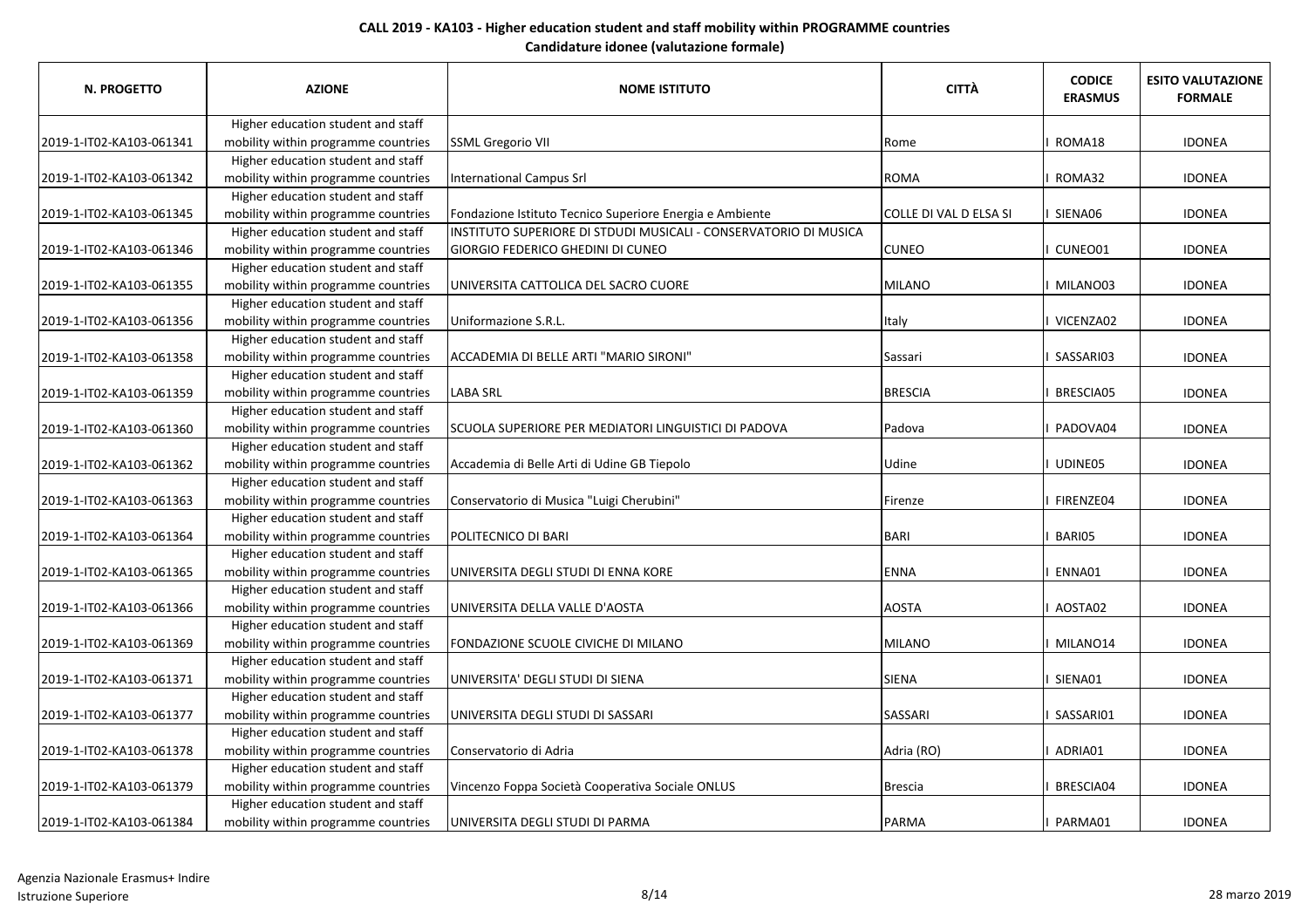| <b>N. PROGETTO</b>       | <b>AZIONE</b>                       | <b>NOME ISTITUTO</b>                                                              | <b>CITTÀ</b>             | <b>CODICE</b><br><b>ERASMUS</b> | <b>ESITO VALUTAZIONE</b><br><b>FORMALE</b> |
|--------------------------|-------------------------------------|-----------------------------------------------------------------------------------|--------------------------|---------------------------------|--------------------------------------------|
|                          | Higher education student and staff  |                                                                                   |                          |                                 |                                            |
| 2019-1-IT02-KA103-061385 | mobility within programme countries | UNIVERSITA DEGLI STUDI DI VERONA                                                  | <b>VERONA</b>            | VERONA01                        | <b>IDONEA</b>                              |
|                          | Higher education student and staff  |                                                                                   |                          |                                 |                                            |
| 2019-1-IT02-KA103-061389 | mobility within programme countries | Scuola Superiore per Interpreti e Traduttori                                      | Milano                   | MILANO12                        | <b>IDONEA</b>                              |
|                          | Higher education student and staff  |                                                                                   |                          |                                 |                                            |
| 2019-1-IT02-KA103-061392 | mobility within programme countries | UNIVERSITA DEGLI STUDI DI PADOVA                                                  | <b>PADOVA</b>            | PADOVA01                        | <b>IDONEA</b>                              |
|                          | Higher education student and staff  | FONDAZIONE ISTITUTO TECNICO SUPERIORE PER LA MANUTENZIONE                         | Rosignano Marittimo Loc. |                                 |                                            |
| 2019-1-IT02-KA103-061395 | mobility within programme countries | INDUSTRIALE                                                                       | Solvay                   | LIVORNO02                       | <b>IDONEA</b>                              |
|                          | Higher education student and staff  |                                                                                   |                          |                                 |                                            |
| 2019-1-IT02-KA103-061397 | mobility within programme countries | Conservatorio di Musica "L. Refice"                                               | Frosinone                | FROSINO02                       | <b>IDONEA</b>                              |
|                          | Higher education student and staff  |                                                                                   |                          |                                 |                                            |
| 2019-1-IT02-KA103-061398 | mobility within programme countries | ALMA MATER STUDIORUM - UNIVERSITA DI BOLOGNA                                      | <b>BOLOGNA</b>           | BOLOGNA01                       | <b>IDONEA</b>                              |
|                          | Higher education student and staff  |                                                                                   |                          |                                 |                                            |
| 2019-1-IT02-KA103-061400 | mobility within programme countries | UNIVERSITA' CARLO CATTANEO - LIUC                                                 | <b>CASTELLANZA</b>       | CASTELL01                       | <b>IDONEA</b>                              |
|                          | Higher education student and staff  |                                                                                   |                          |                                 |                                            |
| 2019-1-IT02-KA103-061402 | mobility within programme countries | Conservatorio di Musica "Giuseppe Nicolini"                                       | PIACENZA                 | PIACENZ01                       | <b>IDONEA</b>                              |
|                          | Higher education student and staff  |                                                                                   |                          |                                 |                                            |
| 2019-1-IT02-KA103-061403 | mobility within programme countries | UNIVERSITA DEGLI STUDI DI ROMA LA SAPIENZA                                        | <b>ROMA</b>              | ROMA01                          | <b>IDONEA</b>                              |
|                          | Higher education student and staff  |                                                                                   |                          |                                 |                                            |
| 2019-1-IT02-KA103-061406 | mobility within programme countries | Conservatorio di Musica Luca Marenzio                                             | <b>Brescia</b>           | BRESCIA06                       | <b>IDONEA</b>                              |
|                          | Higher education student and staff  |                                                                                   |                          |                                 |                                            |
| 2019-1-IT02-KA103-061407 | mobility within programme countries | Fondazione Accademia di Belle Arti "P. Vannucci"                                  | Perugia                  | PERUGIA04                       | <b>IDONEA</b>                              |
|                          | Higher education student and staff  |                                                                                   |                          |                                 |                                            |
| 2019-1-IT02-KA103-061408 | mobility within programme countries | Istituto Superiore per le Industrie Artistiche Faenza                             | Faenza                   | FAENZA01                        | <b>IDONEA</b>                              |
|                          | Higher education student and staff  |                                                                                   |                          |                                 |                                            |
| 2019-1-IT02-KA103-061409 | mobility within programme countries | UNIVERSITA TELEMATICA E-CAMPUS                                                    | <b>NOVEDRATE CO</b>      | COMO05                          | <b>IDONEA</b>                              |
|                          | Higher education student and staff  |                                                                                   |                          |                                 |                                            |
| 2019-1-IT02-KA103-061411 | mobility within programme countries | Politecnico delle arti applicate all'impresa                                      | Ancona                   | ANCONA02                        | <b>IDONEA</b>                              |
|                          | Higher education student and staff  |                                                                                   |                          |                                 |                                            |
| 2019-1-IT02-KA103-061412 | mobility within programme countries | Accademia di Belle Arti Reggio Calabria                                           | Reggio Calabria          | REGGIO07                        | <b>IDONEA</b>                              |
|                          |                                     |                                                                                   |                          |                                 |                                            |
|                          | Higher education student and staff  |                                                                                   |                          | ROMA01_CONS                     |                                            |
| 2019-1-IT02-KA103-061413 | mobility within programme countries | UNIVERSITA DEGLI STUDI DI ROMA LA SAPIENZA                                        | <b>ROMA</b>              | ORTIA EU4EU                     | <b>IDONEA</b>                              |
|                          | Higher education student and staff  |                                                                                   |                          |                                 |                                            |
| 2019-1-IT02-KA103-061418 | mobility within programme countries | POLITECNICO DI MILANO                                                             | <b>MILANO</b>            | MILANO02                        | <b>IDONEA</b>                              |
|                          | Higher education student and staff  |                                                                                   |                          |                                 |                                            |
| 2019-1-IT02-KA103-061419 | mobility within programme countries | LIBERA UNIVERSITA DI LINGUE E COMUNICAZIONE IULM                                  | <b>MILANO</b>            | MILANO05                        | <b>IDONEA</b>                              |
|                          |                                     | Fondazione di Partecipazione dell' Istituto Tecnico Superiore "Area               |                          |                                 |                                            |
|                          | Higher education student and staff  | Tecnologica della Mobilità Sostenibile - Logistica e Sistemi e Servizi Innovativi |                          |                                 |                                            |
| 2019-1-IT02-KA103-061424 | mobility within programme countries | per la Mobilità di Persone e Merci"                                               | Verona                   | VERONA04                        | <b>IDONEA</b>                              |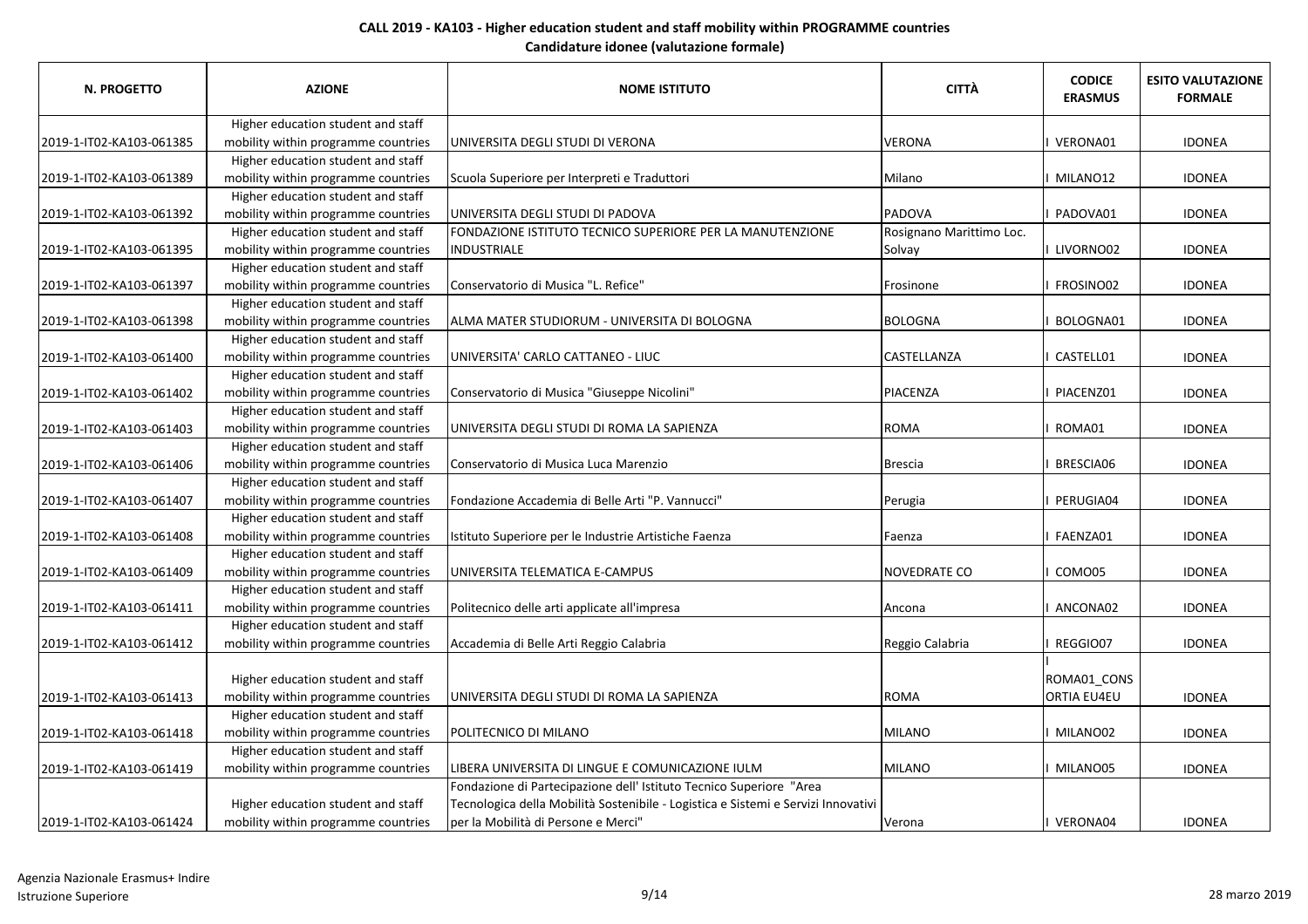| N. PROGETTO              | <b>AZIONE</b>                       | <b>NOME ISTITUTO</b>                                               | <b>CITTÀ</b>       | <b>CODICE</b><br><b>ERASMUS</b> | <b>ESITO VALUTAZIONE</b><br><b>FORMALE</b> |
|--------------------------|-------------------------------------|--------------------------------------------------------------------|--------------------|---------------------------------|--------------------------------------------|
|                          | Higher education student and staff  |                                                                    |                    |                                 |                                            |
| 2019-1-IT02-KA103-061425 | mobility within programme countries | Istituto Tecnico Superiore - Sistema Moda                          | Pescara            | PESCARA04                       | <b>IDONEA</b>                              |
|                          | Higher education student and staff  |                                                                    |                    |                                 |                                            |
| 2019-1-IT02-KA103-061426 | mobility within programme countries | ACCADEMIA DI BELLE ARTI DI L'AQUILA                                | L'AQUILA           | L-AQUIL03                       | <b>IDONEA</b>                              |
|                          | Higher education student and staff  |                                                                    |                    |                                 |                                            |
| 2019-1-IT02-KA103-061428 | mobility within programme countries | ACCADEMIA DI BELLE ARTI DI CARRARA                                 | <b>CARRARA</b>     | CARRARA01                       | <b>IDONEA</b>                              |
|                          | Higher education student and staff  |                                                                    |                    |                                 |                                            |
| 2019-1-IT02-KA103-061429 | mobility within programme countries | Conservatorio Statale di Musica "G. Frescobaldi" Ferrara           | <b>Ferrara</b>     | FERRARA02                       | <b>IDONEA</b>                              |
|                          | Higher education student and staff  |                                                                    |                    |                                 |                                            |
| 2019-1-IT02-KA103-061430 | mobility within programme countries | ACCADEMIA DI BELLE ARTI GIACOMO CARRARA                            | Bergamo            | BERGAMO07                       | <b>IDONEA</b>                              |
|                          | Higher education student and staff  |                                                                    |                    |                                 |                                            |
| 2019-1-IT02-KA103-061433 | mobility within programme countries | Conservatorio di Musica "F. Cilea"                                 | Reggio di Calabria | REGGIO03                        | <b>IDONEA</b>                              |
|                          | Higher education student and staff  |                                                                    |                    |                                 |                                            |
| 2019-1-IT02-KA103-061439 | mobility within programme countries | CONSERVATORIO DI MUSICA GIUSEPPE TARTINI                           | <b>TRIESTE</b>     | I TRIESTE02                     | <b>IDONEA</b>                              |
|                          | Higher education student and staff  |                                                                    |                    |                                 |                                            |
| 2019-1-IT02-KA103-061442 | mobility within programme countries | UNIVERSITA DEGLI STUDI DEL SANNIO                                  | BENEVENTO          | BENEVEN02                       | <b>IDONEA</b>                              |
|                          | Higher education student and staff  | ITS PER LA MOBILITA' SOSTENIBILE - AMBITO GESTIONE INFOMOBILITA' E |                    |                                 |                                            |
| 2019-1-IT02-KA103-061445 | mobility within programme countries | INFRASTRUTTURE LOGISTICHE - GE.IN.LOGISTIC                         | Taranto            | I TARANTO01                     | <b>IDONEA</b>                              |
|                          | Higher education student and staff  |                                                                    |                    |                                 |                                            |
| 2019-1-IT02-KA103-061448 | mobility within programme countries | Rome University of Fine Arts                                       | ROMA               | ROMA25                          | <b>IDONEA</b>                              |
|                          | Higher education student and staff  |                                                                    |                    |                                 |                                            |
| 2019-1-IT02-KA103-061450 | mobility within programme countries | LIBERA UNIVERSITA DI BOLZANO                                       | <b>BOLZANO</b>     | BOLZANO01                       | <b>IDONEA</b>                              |
|                          | Higher education student and staff  |                                                                    |                    |                                 |                                            |
| 2019-1-IT02-KA103-061462 | mobility within programme countries | UNIVERSITA DEL SALENTO                                             | <b>LECCE</b>       | LECCE01                         | <b>IDONEA</b>                              |
|                          | Higher education student and staff  |                                                                    |                    |                                 |                                            |
| 2019-1-IT02-KA103-061472 | mobility within programme countries | ISTITUTO SUPERIORE INDUSTRIE ARTISTICHE URBINO                     | <b>URBINO</b>      | URBINO05                        | <b>IDONEA</b>                              |
|                          | Higher education student and staff  |                                                                    |                    |                                 |                                            |
| 2019-1-IT02-KA103-061484 | mobility within programme countries | UNIVERSITA' DEGLI STUDI DI BERGAMO                                 | BERGAMO            | BERGAMO01                       | <b>IDONEA</b>                              |
|                          | Higher education student and staff  |                                                                    |                    |                                 |                                            |
| 2019-1-IT02-KA103-061487 | mobility within programme countries | UNIVERSITA DEGLI STUDI DI MODENA E REGGIO EMILIA                   | MODENA             | MODENA01                        | <b>IDONEA</b>                              |
|                          | Higher education student and staff  |                                                                    |                    |                                 |                                            |
| 2019-1-IT02-KA103-061489 | mobility within programme countries | Istituto Superiore di Studi Musicali "Vincenzo Bellini" Catania    | Catania            | CATANIA06                       | <b>IDONEA</b>                              |
|                          | Higher education student and staff  |                                                                    |                    |                                 |                                            |
| 2019-1-IT02-KA103-061490 | mobility within programme countries | Conservatorio Statale di Musica Niccolò Paganini                   | GENOVA             | GENOVA02                        | <b>IDONEA</b>                              |
|                          | Higher education student and staff  |                                                                    |                    |                                 |                                            |
| 2019-1-IT02-KA103-061493 | mobility within programme countries | UNIVERSITA TELEMATICA PEGASO                                       | <b>NAPOLI</b>      | NAPOLI11                        | <b>IDONEA</b>                              |
|                          | Higher education student and staff  |                                                                    |                    |                                 |                                            |
| 2019-1-IT02-KA103-061495 | mobility within programme countries | UNIVERSITA TELEMATICA SAN RAFFAELE                                 | ROME               | ROMA35                          | <b>IDONEA</b>                              |
|                          | Higher education student and staff  |                                                                    |                    |                                 |                                            |
| 2019-1-IT02-KA103-061496 | mobility within programme countries | Istituto Universitario di Studi Superiori di Pavia                 | PAVIA              | PAVIA03                         | <b>IDONEA</b>                              |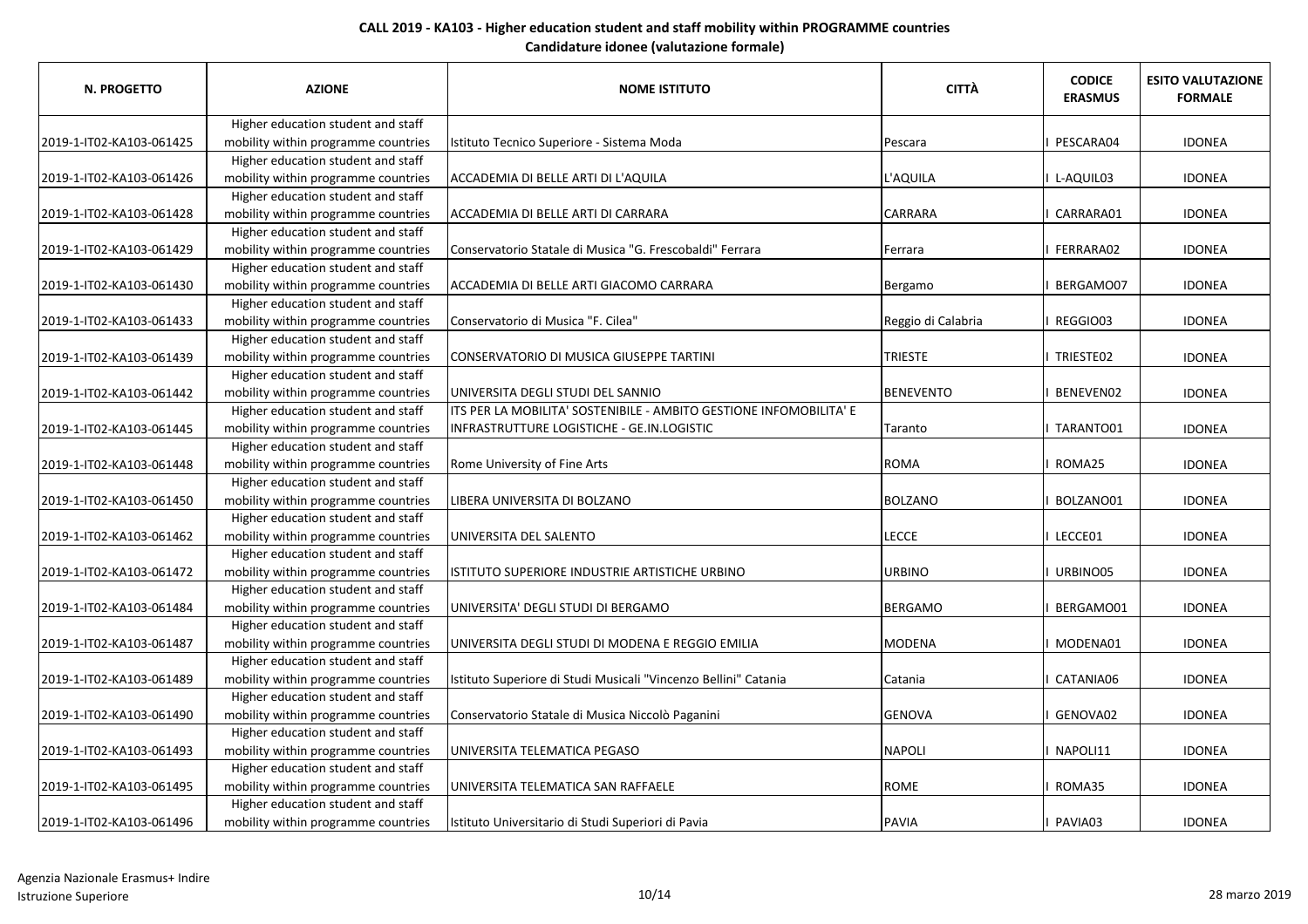| <b>N. PROGETTO</b>       | <b>AZIONE</b>                                                             | <b>NOME ISTITUTO</b>                                             | <b>CITTÀ</b>     | <b>CODICE</b><br><b>ERASMUS</b> | <b>ESITO VALUTAZIONE</b><br><b>FORMALE</b> |
|--------------------------|---------------------------------------------------------------------------|------------------------------------------------------------------|------------------|---------------------------------|--------------------------------------------|
|                          | Higher education student and staff                                        |                                                                  |                  |                                 |                                            |
| 2019-1-IT02-KA103-061497 | mobility within programme countries                                       | UNIVERSITA DEGLI STUDI DI PAVIA                                  | <b>PAVIA</b>     | PAVIA01                         | <b>IDONEA</b>                              |
|                          | Higher education student and staff                                        |                                                                  |                  |                                 |                                            |
| 2019-1-IT02-KA103-061498 | mobility within programme countries                                       | UNIVERSITA DEGLI STUDI DI NAPOLI L'ORIENTALE                     | naples           | NAPOLI02                        | <b>IDONEA</b>                              |
|                          | Higher education student and staff                                        |                                                                  |                  |                                 |                                            |
| 2019-1-IT02-KA103-061502 | mobility within programme countries                                       | UNIVERSITA DEGLI STUDI DI FERRARA                                | FERRARA          | FERRARA01                       | <b>IDONEA</b>                              |
|                          | Higher education student and staff                                        |                                                                  |                  |                                 |                                            |
| 2019-1-IT02-KA103-061504 | mobility within programme countries                                       | Fondazione ITS meccatronico Vicenza                              | Vicenza          | VICENZA04                       | <b>IDONEA</b>                              |
|                          | Higher education student and staff                                        |                                                                  |                  |                                 |                                            |
| 2019-1-IT02-KA103-061507 | mobility within programme countries                                       | Fondazione Unicampus San Pellegrino                              | Misano Adriatico | FORLI01                         | <b>IDONEA</b>                              |
|                          | Higher education student and staff                                        |                                                                  |                  |                                 |                                            |
| 2019-1-IT02-KA103-061508 | mobility within programme countries                                       | Conservatorio di Musica G.B.Martini                              | Bologna          | BOLOGNA04                       | <b>IDONEA</b>                              |
|                          | Higher education student and staff                                        |                                                                  |                  |                                 |                                            |
| 2019-1-IT02-KA103-061510 | mobility within programme countries                                       | UNIVERSITA' DEGLI STUDI DI MILANO-BICOCCA                        | <b>MILANO</b>    | MILANO16                        | <b>IDONEA</b>                              |
|                          | Higher education student and staff                                        | FONDAZIONE ITS - ISTITUTO TECNICO SUPERIORE NUOVE TECNOLOGIE PER |                  |                                 |                                            |
| 2019-1-IT02-KA103-061524 | mobility within programme countries                                       | IL MADE IN ITALY - SISTEMA AGROALIMENTARE E SISTEMA MODA         | <b>TERAMO</b>    | TERAMO03                        | <b>IDONEA</b>                              |
|                          | Higher education student and staff                                        |                                                                  |                  |                                 |                                            |
| 2019-1-IT02-KA103-061536 | mobility within programme countries                                       | Conservatorio di Musica Francesco Venezze                        | <b>ROVIGO</b>    | ROVIGO01                        | <b>IDONEA</b>                              |
|                          | Higher education student and staff                                        |                                                                  |                  |                                 |                                            |
| 2019-1-IT02-KA103-061538 | mobility within programme countries                                       | UNIVERSITA DEGLI STUDI DI BARI ALDO MORO                         | BARI             | BARI01                          | <b>IDONEA</b>                              |
|                          | Higher education student and staff                                        |                                                                  |                  |                                 |                                            |
| 2019-1-IT02-KA103-061541 | mobility within programme countries                                       | Conservatorio di Musica "Lucio Campiani" Mantova                 | <b>MANTOVA</b>   | MANTOVA01                       | <b>IDONEA</b>                              |
|                          | Higher education student and staff                                        |                                                                  |                  |                                 |                                            |
| 2019-1-IT02-KA103-061548 | mobility within programme countries                                       | Conservatorio di musica "Niccolò Piccinni" - Bari                | <b>Bari</b>      | BARI03                          | <b>IDONEA</b>                              |
|                          | Higher education student and staff                                        |                                                                  |                  |                                 |                                            |
| 2019-1-IT02-KA103-061565 | mobility within programme countries                                       | In Progress                                                      | Vibo Valentia    | <b>CONSORTIA</b>                | <b>IDONEA</b>                              |
|                          | Higher education student and staff                                        |                                                                  |                  |                                 |                                            |
| 2019-1-IT02-KA103-061573 | mobility within programme countries<br>Higher education student and staff | Conservatorio di Musica Giuseppe Martucci Salerno                | Salerno          | I SALERNO02                     | <b>IDONEA</b>                              |
|                          |                                                                           | Conservatorio di Musica "Nino Rota"                              |                  | MONOPOL02                       | <b>IDONEA</b>                              |
| 2019-1-IT02-KA103-061592 | mobility within programme countries<br>Higher education student and staff |                                                                  | Monopoli         |                                 |                                            |
| 2019-1-IT02-KA103-061611 | mobility within programme countries                                       | UNIVERSITA DEGLI STUDI INTERNAZIONALI DI ROMA                    | <b>ROMA</b>      | ROMA20                          | <b>IDONEA</b>                              |
|                          | Higher education student and staff                                        |                                                                  |                  |                                 |                                            |
| 2019-1-IT02-KA103-061612 | mobility within programme countries                                       | Conservatorio di Como                                            | Como             | COMO04                          | <b>IDONEA</b>                              |
|                          |                                                                           |                                                                  |                  |                                 |                                            |
|                          | Higher education student and staff                                        |                                                                  |                  | ROMA02_CONS                     |                                            |
| 2019-1-IT02-KA103-061620 | mobility within programme countries                                       | UNIVERSITA DEGLI STUDI DI ROMA TOR VERGATA                       | <b>ROMA</b>      | <b>ORTIA</b>                    | <b>IDONEA</b>                              |
|                          | Higher education student and staff                                        |                                                                  |                  |                                 |                                            |
| 2019-1-IT02-KA103-061623 | mobility within programme countries                                       | Università degli studi Giustino Fortunato                        | Benevento        | BENEVEN04                       | <b>IDONEA</b>                              |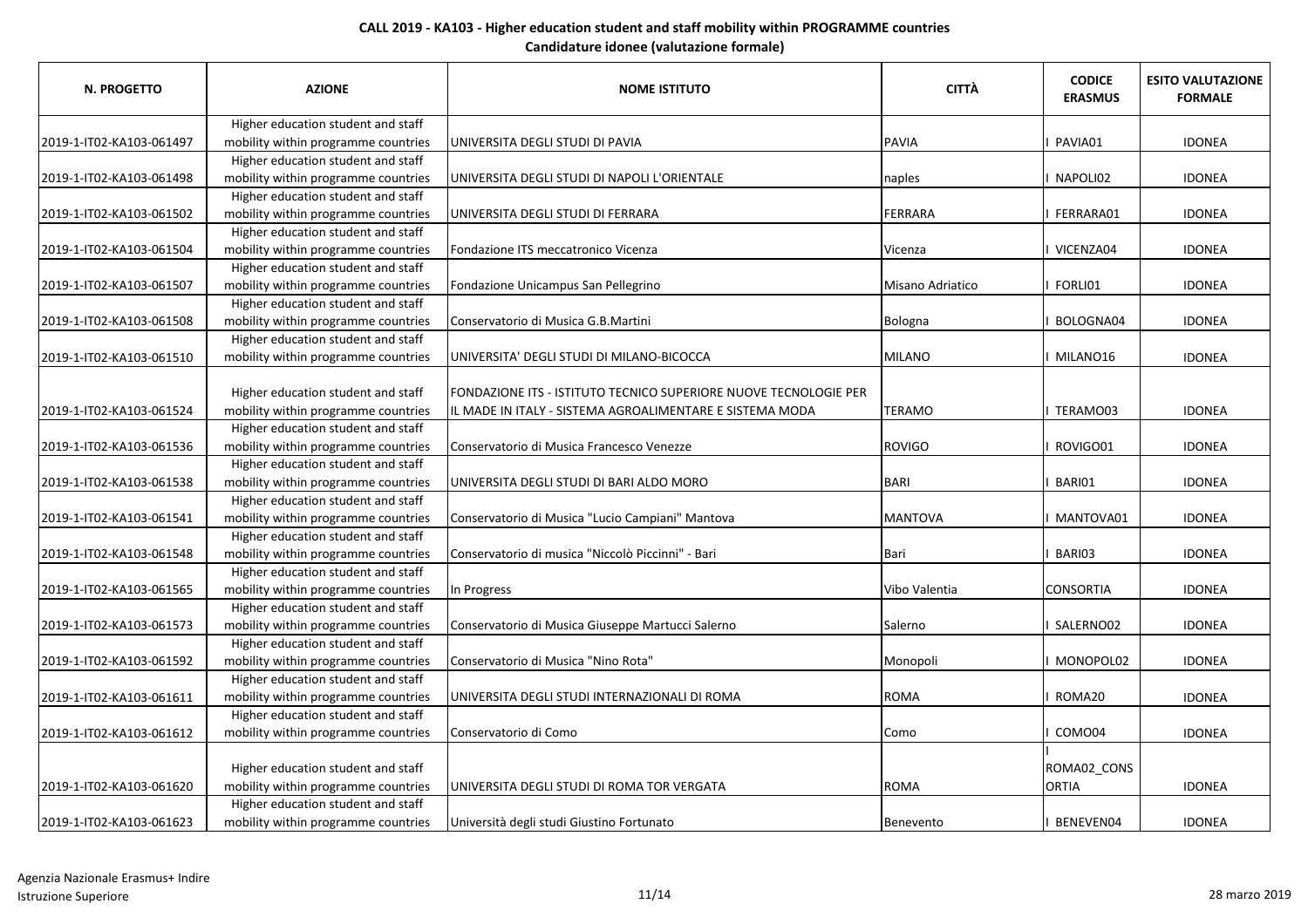| <b>N. PROGETTO</b>       | <b>AZIONE</b>                       | <b>NOME ISTITUTO</b>                                                          | <b>CITTÀ</b>   | <b>CODICE</b><br><b>ERASMUS</b> | <b>ESITO VALUTAZIONE</b><br><b>FORMALE</b> |
|--------------------------|-------------------------------------|-------------------------------------------------------------------------------|----------------|---------------------------------|--------------------------------------------|
|                          | Higher education student and staff  |                                                                               |                |                                 |                                            |
| 2019-1-IT02-KA103-061624 | mobility within programme countries | UNIVERSITA TELEMATICA INTERNAZIONALE-UNINETTUNO                               | <b>ROMA</b>    | ROMA24                          | <b>IDONEA</b>                              |
|                          | Higher education student and staff  |                                                                               |                |                                 |                                            |
| 2019-1-IT02-KA103-061628 | mobility within programme countries | UNIVERSITA DEGLI STUDI NICCOLO CUSANO TELEMATICA ROMA                         | <b>ROMA</b>    | ROMA31                          | <b>IDONEA</b>                              |
|                          | Higher education student and staff  |                                                                               |                |                                 |                                            |
| 2019-1-IT02-KA103-061629 | mobility within programme countries | Fine Arts Academy of Venice                                                   | Venezia        | VENEZIA03                       | <b>IDONEA</b>                              |
|                          | Higher education student and staff  |                                                                               |                |                                 |                                            |
| 2019-1-IT02-KA103-061632 | mobility within programme countries | UNIVERSITA DEGLI STUDI DI BRESCIA                                             | <b>BRESCIA</b> | BRESCIA01                       | <b>IDONEA</b>                              |
|                          | Higher education student and staff  |                                                                               |                |                                 |                                            |
| 2019-1-IT02-KA103-061634 | mobility within programme countries | Conservatorio di Musica "G. P. da Palestrina"                                 | Cagliari       | CAGLIAR02                       | <b>IDONEA</b>                              |
|                          | Higher education student and staff  |                                                                               |                |                                 |                                            |
| 2019-1-IT02-KA103-061642 | mobility within programme countries | Conservatorio Statale di Musica Guido Cantelli                                | Novara         | NOVARA01                        | <b>IDONEA</b>                              |
|                          | Higher education student and staff  | Fondazione "Istituto Tecnico Superiore" per la Mobilità Sostenibile - Settore |                |                                 |                                            |
| 2019-1-IT02-KA103-061648 | mobility within programme countries | Aerospazio Puglia                                                             | Brindisi       | BARI08                          | <b>IDONEA</b>                              |
|                          | Higher education student and staff  |                                                                               |                |                                 |                                            |
| 2019-1-IT02-KA103-061649 | mobility within programme countries | Istituto di Cultura Pantheon S.r.l.                                           | <b>ROMA</b>    | ROMA38                          | <b>IDONEA</b>                              |
|                          | Higher education student and staff  |                                                                               |                |                                 |                                            |
| 2019-1-IT02-KA103-061653 | mobility within programme countries | TIBER UMBRIA COMETT EDUCATION PROGRAMME                                       | PERUGIA        | <b>CONSORTIA</b>                | <b>IDONEA</b>                              |
|                          | Higher education student and staff  |                                                                               |                |                                 |                                            |
| 2019-1-IT02-KA103-061664 | mobility within programme countries | UNIVERSITA IUAV DI VENEZIA                                                    | <b>VENEZIA</b> | VENEZIA02                       | <b>IDONEA</b>                              |
|                          | Higher education student and staff  |                                                                               |                |                                 |                                            |
| 2019-1-IT02-KA103-061667 | mobility within programme countries | Accademia di Belle Arti di Frosinone                                          | Frosinone      | FROSINO01                       | <b>IDONEA</b>                              |
|                          | Higher education student and staff  |                                                                               |                |                                 |                                            |
| 2019-1-IT02-KA103-061676 | mobility within programme countries | UNIVERSITA DEGLI STUDI EUROPEA                                                | <b>ROMA</b>    | ROMA23                          | <b>IDONEA</b>                              |
|                          | Higher education student and staff  |                                                                               |                |                                 |                                            |
| 2019-1-IT02-KA103-061685 | mobility within programme countries | Istituto Statale Superiore di Studi Musicali e Coreutici "G. Braga"           | Teramo         | I TERAMO02                      | <b>IDONEA</b>                              |
|                          | Higher education student and staff  |                                                                               |                |                                 |                                            |
| 2019-1-IT02-KA103-061701 | mobility within programme countries | Conservatorio Statale di Musica "L. Canepa"                                   | Sassari        | SASSARI02                       | <b>IDONEA</b>                              |
|                          | Higher education student and staff  |                                                                               |                |                                 |                                            |
| 2019-1-IT02-KA103-061702 | mobility within programme countries | I.T.S. Umbria Made in Italy-Innovazione, Tecnologia e Sviluppo                | Perugia        | PERUGIA07                       | <b>IDONEA</b>                              |
|                          | Higher education student and staff  |                                                                               |                |                                 |                                            |
| 2019-1-IT02-KA103-061703 | mobility within programme countries | FONDAZIONE ITS TURISMO JESOLO                                                 | Jesolo (VE)    | I JESOLO01                      | <b>IDONEA</b>                              |
|                          | Higher education student and staff  |                                                                               |                |                                 |                                            |
| 2019-1-IT02-KA103-061712 | mobility within programme countries | CONSERVATORIO DI MUSICA "ARRIGO PEDROLLO" DI VICENZA                          | <b>VICENZA</b> | VICENZA03                       | <b>IDONEA</b>                              |
|                          | Higher education student and staff  |                                                                               |                |                                 |                                            |
| 2019-1-IT02-KA103-061717 | mobility within programme countries | <b>SEND</b>                                                                   | PALERMO        | <b>CONSORTIA</b>                | <b>IDONEA</b>                              |
|                          | Higher education student and staff  |                                                                               |                | ROMA01_CONS<br><b>ORTIA</b>     |                                            |
| 2019-1-IT02-KA103-061721 | mobility within programme countries | UNIVERSITA DEGLI STUDI DI ROMA LA SAPIENZA                                    | <b>ROMA</b>    | <b>UNIPHARMA</b>                | <b>IDONEA</b>                              |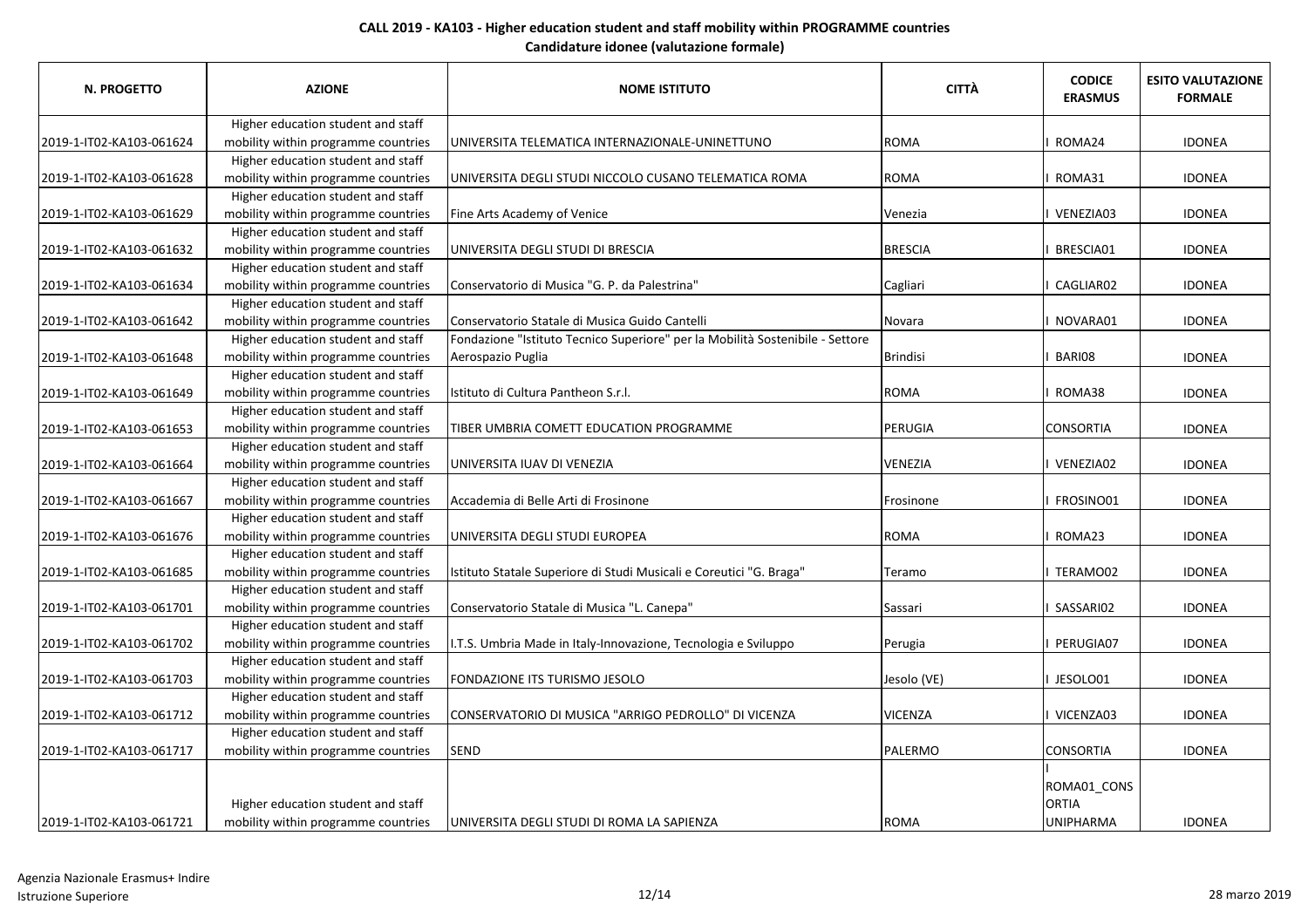| <b>N. PROGETTO</b>        | <b>AZIONE</b>                       | <b>NOME ISTITUTO</b>                                                     | <b>CITTÀ</b>         | <b>CODICE</b><br><b>ERASMUS</b> | <b>ESITO VALUTAZIONE</b><br><b>FORMALE</b> |
|---------------------------|-------------------------------------|--------------------------------------------------------------------------|----------------------|---------------------------------|--------------------------------------------|
|                           | Higher education student and staff  |                                                                          |                      |                                 |                                            |
| 2019-1-IT02-KA103-061723  | mobility within programme countries | Scuola Superiore per Mediatori Linguistici - Istituto Internazionale     | <b>BENEVENTO</b>     | BENEVEN05                       | <b>IDONEA</b>                              |
|                           | Higher education student and staff  |                                                                          |                      |                                 |                                            |
| 2019-1-IT02-KA103-061737  | mobility within programme countries | Universita' degli Studi di Urbino Carlo Bo                               | <b>URBINO</b>        | URBINO01                        | <b>IDONEA</b>                              |
|                           | Higher education student and staff  |                                                                          |                      |                                 |                                            |
| 2019-1-IT02-KA103-061742  | mobility within programme countries | MINE VAGANTI NGO                                                         | <b>PERFUGAS</b>      | <b>CONSORTIA</b>                | <b>IDONEA</b>                              |
|                           | Higher education student and staff  |                                                                          |                      |                                 |                                            |
| l2019-1-IT02-KA103-061753 | mobility within programme countries | ESPE'RO S.R.L.                                                           | <b>LECCE</b>         | <b>CONSORTIA</b>                | <b>IDONEA</b>                              |
|                           | Higher education student and staff  |                                                                          |                      |                                 |                                            |
| 2019-1-IT02-KA103-061759  | mobility within programme countries | UNIVERSITA DEGLI STUDI DI MILANO                                         | <b>MILANO</b>        | MILANO01                        | <b>IDONEA</b>                              |
|                           | Higher education student and staff  |                                                                          |                      |                                 |                                            |
| 2019-1-IT02-KA103-061762  | mobility within programme countries | ISTITUTO FORMAZIONE OPERATORI AZIENDALI                                  | <b>REGGIO EMILIA</b> | <b>CONSORTIA</b>                | <b>IDONEA</b>                              |
|                           | Higher education student and staff  |                                                                          |                      |                                 |                                            |
| 2019-1-IT02-KA103-061773  | mobility within programme countries | FONDAZIONE ISTITUTO TECNICO SUPERIORE "A. MONACO" Settore energia        | Cosenza              | COSENZA05                       | <b>IDONEA</b>                              |
|                           | Higher education student and staff  |                                                                          |                      |                                 |                                            |
| 2019-1-IT02-KA103-061798  | mobility within programme countries | <b>ACCADEMIA NAZIONALE DI DANZA</b>                                      | <b>ROMA</b>          | ROMA08                          | <b>IDONEA</b>                              |
|                           | Higher education student and staff  |                                                                          |                      |                                 |                                            |
| 2019-1-IT02-KA103-061799  | mobility within programme countries | <b>FONDAZIONE UNIVERMANTOVA</b>                                          | <b>MANTOVA</b>       | MANTOVA02                       | <b>IDONEA</b>                              |
|                           | Higher education student and staff  |                                                                          |                      |                                 |                                            |
| 2019-1-IT02-KA103-061814  | mobility within programme countries | Fondazione ITS per le tecnologie dell'informazione e della comunicazione | Turin                | TORINO10                        | <b>IDONEA</b>                              |
|                           | Higher education student and staff  |                                                                          |                      |                                 |                                            |
| 2019-1-IT02-KA103-061816  | mobility within programme countries | Accademia di Belle Arti Kandinskij                                       | Trapani              | I TRAPANI03                     | <b>IDONEA</b>                              |
|                           | Higher education student and staff  |                                                                          |                      |                                 |                                            |
| 2019-1-IT02-KA103-061823  | mobility within programme countries | LUM JEAN MONNET                                                          | CASAMASSIMA (BA)     | CASAMAS01                       | <b>IDONEA</b>                              |
|                           | Higher education student and staff  |                                                                          |                      |                                 |                                            |
| 2019-1-IT02-KA103-061834  | mobility within programme countries | FONDAZIONE ITS per la Mobilità sostenibile AEROSPAZIO MECCATRONICA       | Turin                | I TORINO11                      | <b>IDONEA</b>                              |
|                           | Higher education student and staff  |                                                                          |                      |                                 |                                            |
| 2019-1-IT02-KA103-061856  | mobility within programme countries | Conservatorio Statale di Musica "G.Rossini"                              | Pesaro               | PESARO01                        | <b>IDONEA</b>                              |
|                           | Higher education student and staff  |                                                                          |                      |                                 |                                            |
| 2019-1-IT02-KA103-061862  | mobility within programme countries | Associazione Toponomastica femminile                                     | Roma                 | <b>CONSORTIA</b>                | <b>IDONEA</b>                              |
|                           | Higher education student and staff  |                                                                          |                      |                                 |                                            |
| 2019-1-IT02-KA103-061916  | mobility within programme countries | Conservatorio San Pietro a Majella                                       | Napoli               | NAPOLI07                        | <b>IDONEA</b>                              |
|                           | Higher education student and staff  |                                                                          |                      |                                 |                                            |
| 2019-1-IT02-KA103-061922  | mobility within programme countries | Conservatorio Statale di Musica "Giuseppe Verdi" Torino                  | Torino               | I TORINO05                      | <b>IDONEA</b>                              |
|                           | Higher education student and staff  |                                                                          |                      |                                 |                                            |
| 2019-1-IT02-KA103-061925  | mobility within programme countries | SCUOLA SUPERIORE PER MEDIATORI LINGUISTICI                               | Lucca                | I LUCCA02                       | <b>IDONEA</b>                              |
|                           | Higher education student and staff  |                                                                          |                      |                                 |                                            |
| 2019-1-IT02-KA103-061926  | mobility within programme countries | Istituto Superiore di Studi Musicali "Rinaldo Franci"                    | Siena                | I SIENA04                       | <b>IDONEA</b>                              |
|                           | Higher education student and staff  |                                                                          |                      |                                 |                                            |
| 2019-1-IT02-KA103-061929  | mobility within programme countries | Associazione Polidea                                                     | Cosenza              | <b>CONSORTIA</b>                | <b>IDONEA</b>                              |